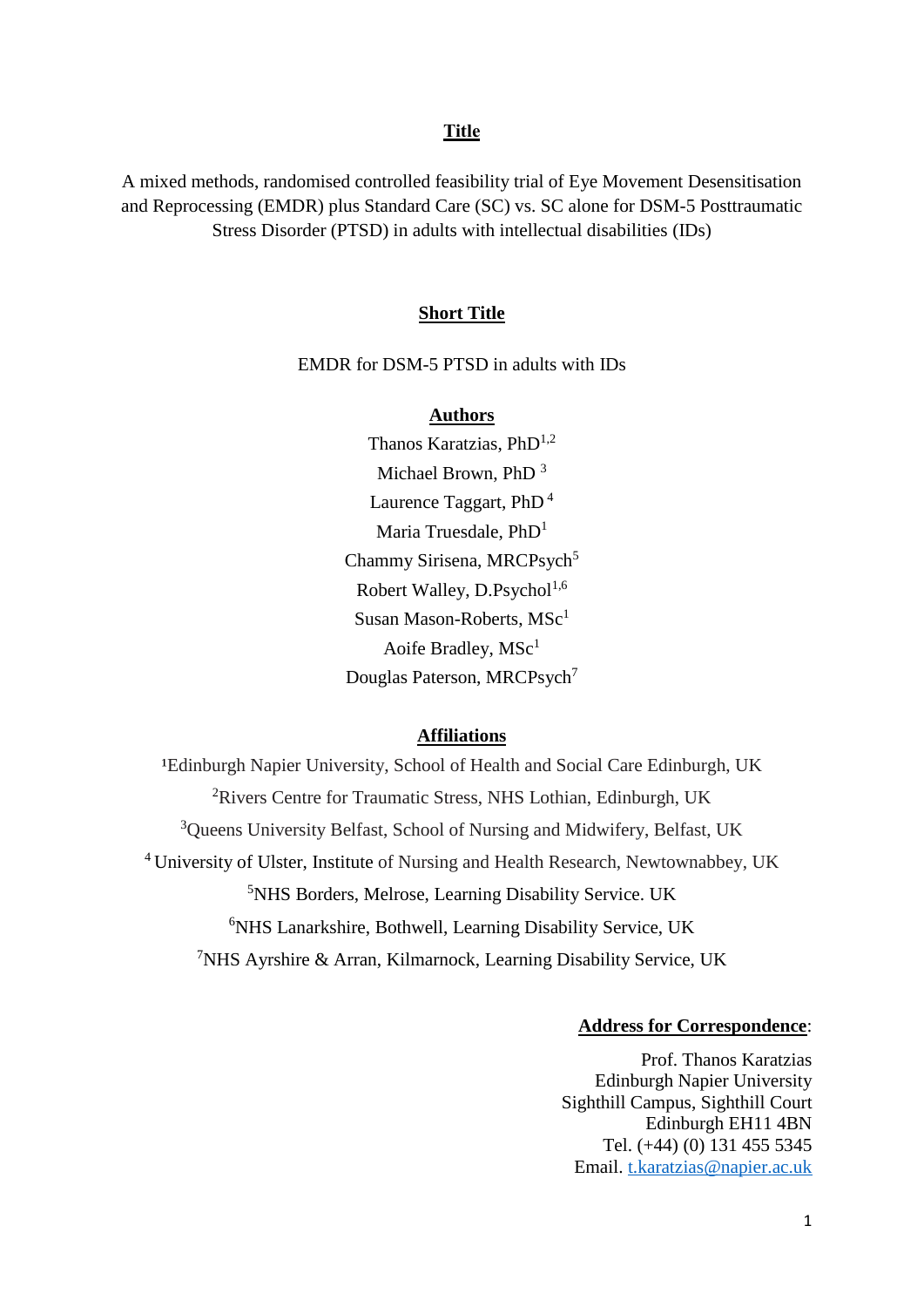# **Title**

A mixed methods, randomised controlled feasibility trial of Eye Movement Desensitisation and Reprocessing (EMDR) plus Standard Care (SC) vs. SC alone for DSM-5 Posttraumatic Stress Disorder (PTSD) in adults with intellectual disabilities (IDs)

# **ABSTRACT**

**Objective:** To report the results of the first randomised feasibility trial of Eye Movement Desensitisation and Reprocessing (EMDR) plus Standard Care (SC) vs. SC alone for DSM-5 Posttraumatic Stress Disorder (PTSD) in adults with intellectual disabilities (IDs). **Method:** A total of 29 participants were randomised to either to  $EMDR + SC$  (n= 15) or SC (n= 14). Participants completed measures on traumatic stress (PCL-C) and comorbid distress at baseline, 1-week post-treatment and 3-month follow-up. **Results**: In the EMDR + SC group, 9 (60%) participants at post-treatment and 7 (47%) participants at 3-month follow-up were diagnosis free. In SC, 4 (27%) at post-treatment and follow-up were diagnosis free. At posttreatment 3 participants (20%) dropped out from the EMDR  $+$  SC group, and 1 (7%) dropped out from the SC group. **Conclusions**: It is feasible, acceptable and potentially effective to deliver EMDR in this population group.

**Keywords:** intellectual disability, PTSD, EMDR, randomised feasibility study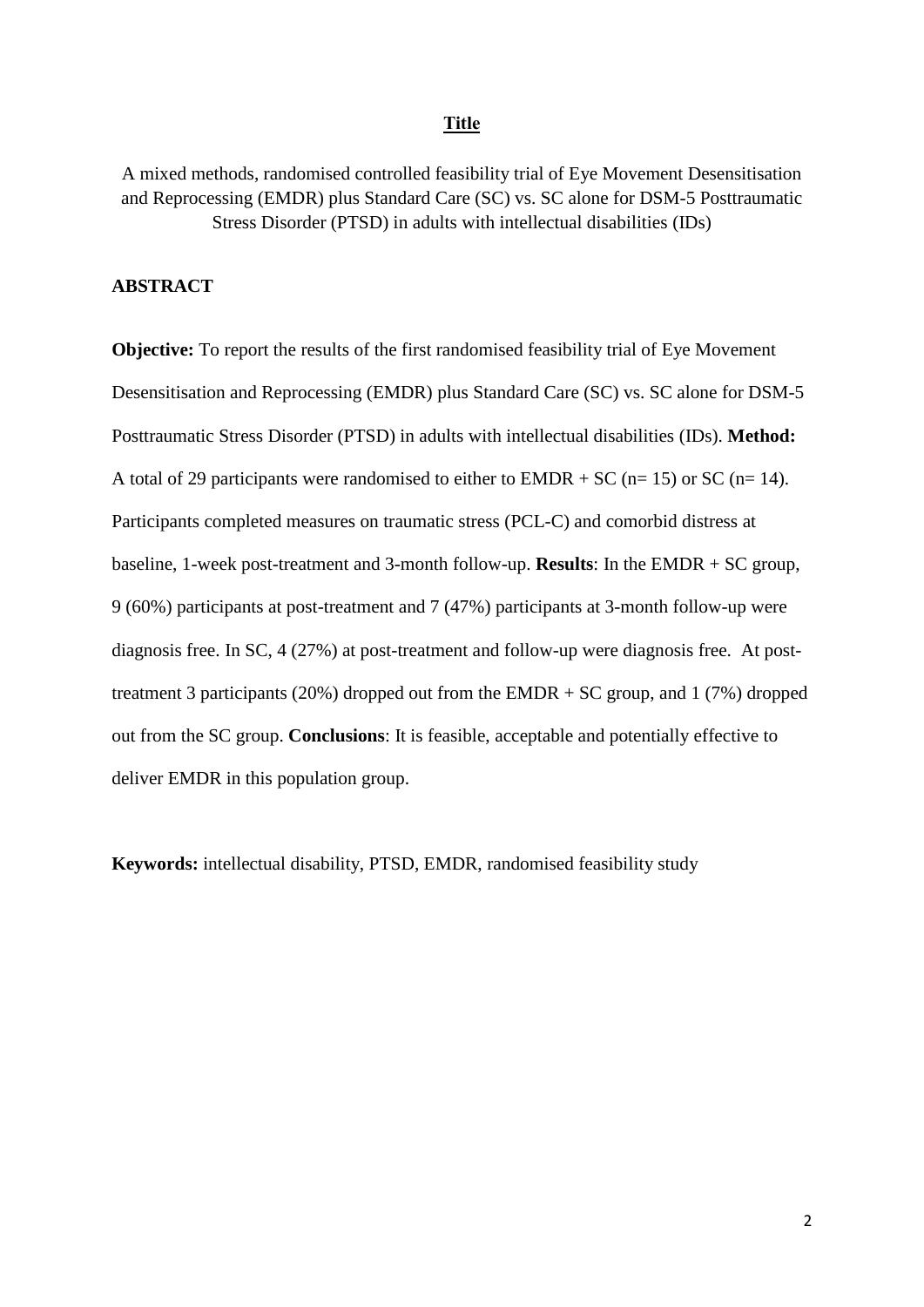## **INTRODUCTION**

There is international growing interest in understanding the psychological sequelae of traumatic life events in people with intellectual disabilities (IDs) (Byrne, 2017), although information regarding the prevalence of life events exposure in this population is scarce. A review of the literature across four studies reported incidence rates for negative life events exposure between 2.5% and 60% (Mevissen & de Jongh, 2010). More recently, it has been suggested that 79% of individuals with ID were exposed to at least one potentially traumatic event, with most individuals being exposed to, on average, 2.8 events (Scotti et al., 2012). There is also evidence to suggest that people with ID were more likely than people without ID to have experienced certain traumatic life events. For example, people with ID were between 3 and 6 times more likely to be physically, emotionally and/or sexually abused (Soylu, et al., 2013; Hulbert-Williams et al., 2014). Institutionalization, dependency on caregivers and being physically restrained, were also more likely reported by adults with ID (Hulbert-Williams et al., 2014; Wigham, Taylor, Hatton, 2013)

Posttraumatic stress disorder (PTSD) is a common condition following exposure to traumatic events and results from an inability to integrate one's emotional response to the experience due to the overwhelming nature of an event or condition (van der Kolk, McFarlane, & Weisaeth, 2007), with enduring biological, psychological and social sequelae (Brown, Baker, & Wilcox, 2012). Individuals with ID might be at an increased risk for developing PTSD due to a reduced ability to process traumatic memories after the event(s) (Breslau, Lucia, & Alvarado, 2006), having fewer experiences in managing general life events, less social support, and more communication difficulties, compared to the non ID population (Tomasulo & Razza, 2007; Hershkowitz, Lamb & Horowitz, 2007; Mevissen, Didden, Korzilius & de Jongh, 2016). Considering the high risk of exposure to life events,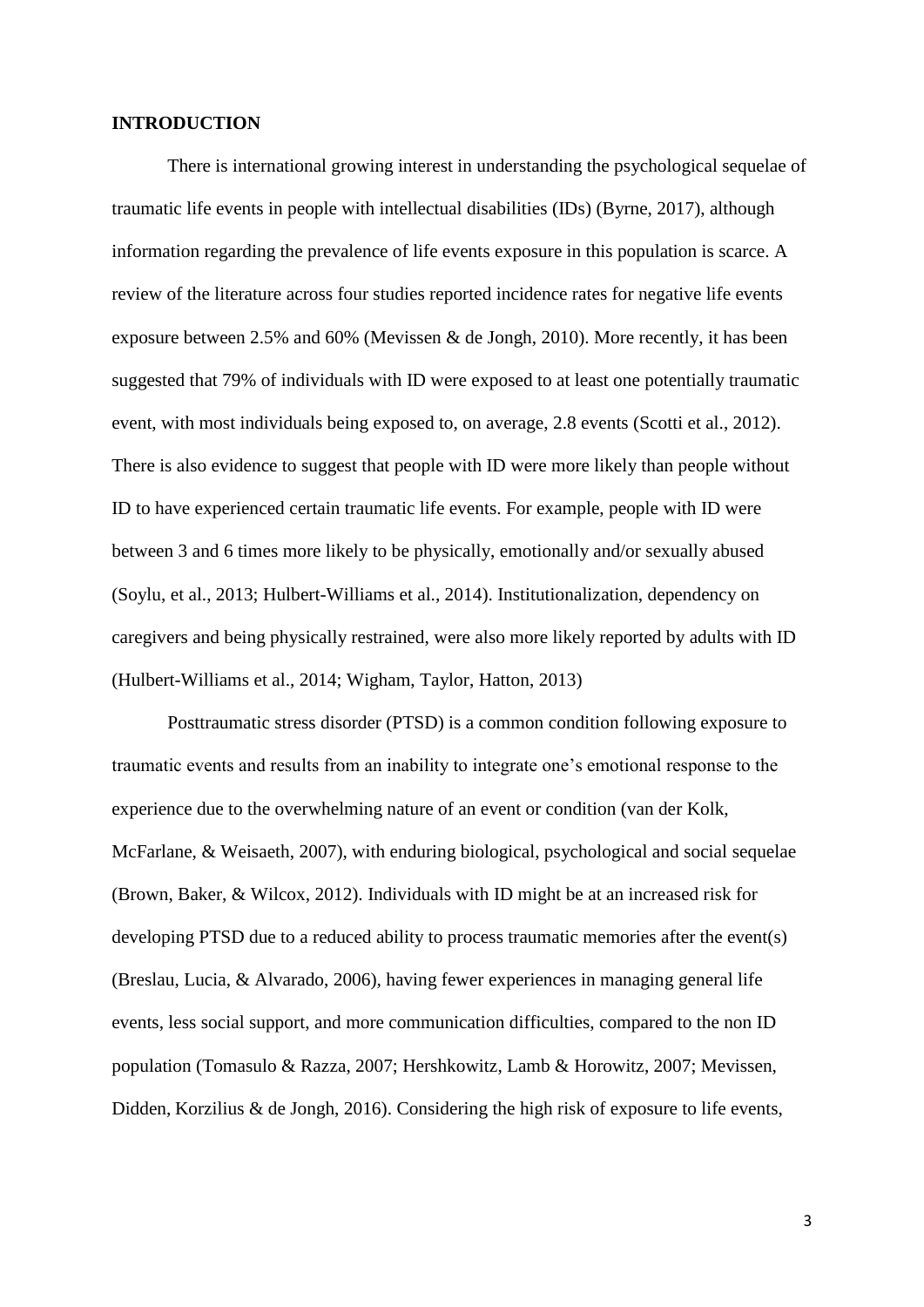and subsequent psychopathology, research into the treatment of trauma pathology in this population group is paramount.

The National Institute of Clinical Excellence (NICE, 2005) in the UK currently recommends two evidence-based treatments for PTSD in the general population; Trauma-Focused Cognitive Behavioural Therapy (TfCBT) and Eye Movement Desensitisation and Reprocessing (EMDR). EMDR is a psychotherapeutic approach, grounded in the adaptive information processing model, which hypothesizes that pathology is a consequence of unprocessed, distressing past experiences. Exposure to the traumatic memories combined with bilateral stimulation, usually in the form of eye movements, enables processing of traumatic memories (Shapiro 2001, 2002). TfCBT combines elements of psychoeducation, cognitive restructuring, anxiety management and exposure (Follette and Ruzek, 2006). By definition, TfCBT requires more advanced cognitive abilities and communication skills whereas access to thoughts and feelings to enable trauma processing is assumed. For that reason, EMDR might be a more appropriate intervention for people with ID. Unfortunately, there has been no trial on the clinical and cost-effectiveness of either TfCBT or EMDR for PTSD in people with ID. Nevertheless, there have been numerous published positive case studies on EMDR for psychological trauma in people with ID (Jowett et al., 2016). In their case studies review, Jowett et al. (2016) concluded that overall EMDR is an acceptable and potentially efficacious treatment for people with ID and psychological trauma. A range of forms of bilateral stimulation was used across case studies, with visual stimulation being the preferred method and others such as auditory, tactile, and tapping being used to meet the needs of different participants. The number of treatment sessions of EMDR for each case showed great variation (6 to 13) with session length being tolerated between 20 and 90 mins, depending on the severity of disability.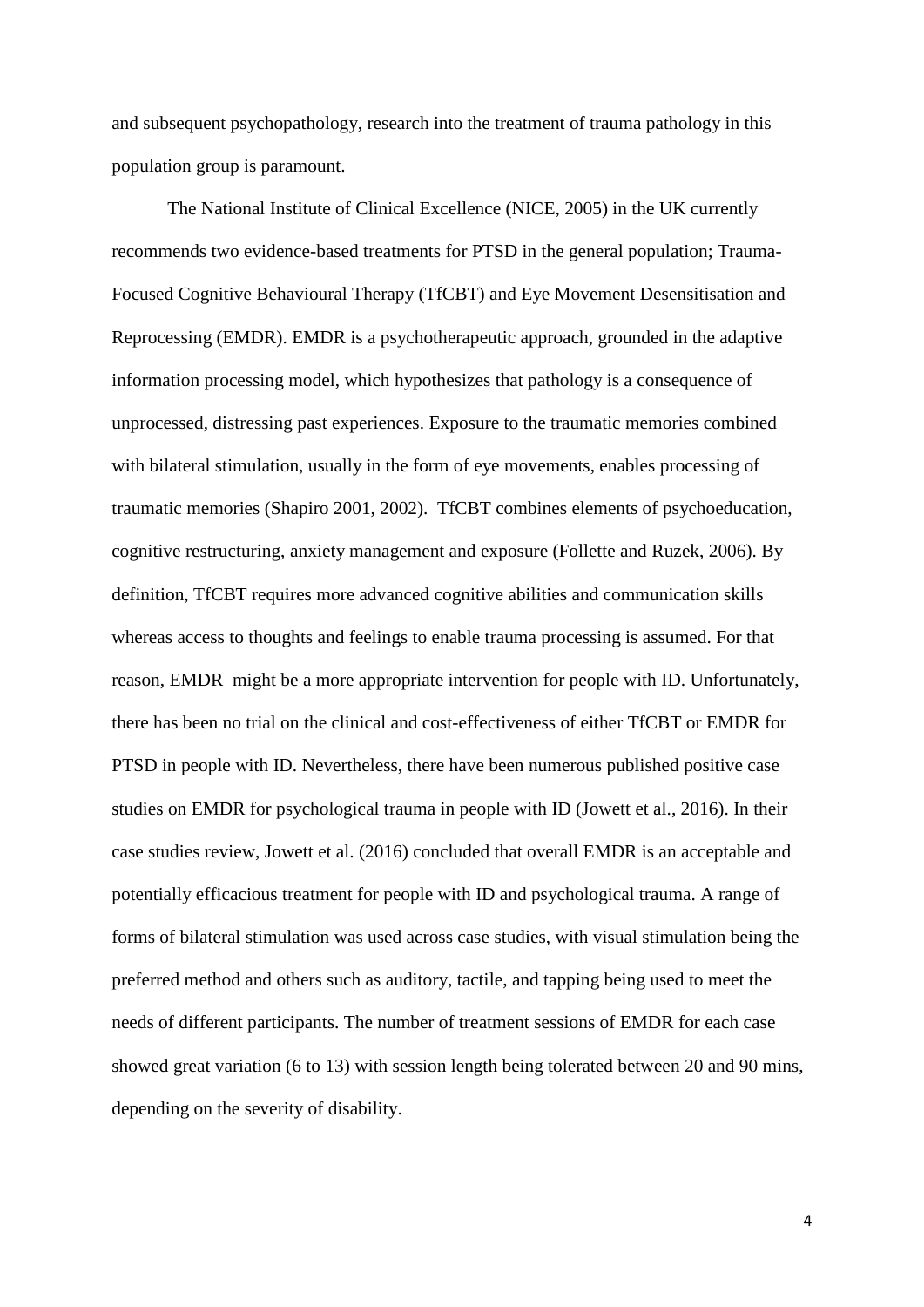The present study reports on the first ever randomised-feasibility trial on EMDR + Standard Care (SC) vs. SC alone for people with ID and DSM-5 PTSD. Qualitative interviews with participants were also used to further assess the acceptability and usefulness of EMDR.

## **METHODS**

# **Trial design**

This study is a phase II, multi-site, parallel arm, blinded, feasibility-randomised controlled trial with a qualitative sub-study (MRC, 2008) and is registered at The Integrated Research Application System (IRAS ID 127358). The trial design was approved by the appropriate NHS and University Ethics Committees.

## **Participants and Setting**

Participants with a mild to moderate ID were selected from six ID NHS outpatient clinics across Scotland and Northern Ireland. Inclusion criteria were: 1) a diagnosis of a mild to moderate ID, 2) aged between  $18 - 65$  years old, 3) exposed to childhood or adulthood trauamtic life events as defined by the The Childhood Trauma Questionnaire (CTQ; Bernstien & Fink, 1998) and The Life Events Checklist (LEC-5; Gray, Litz, Hsu, & Lombardo, 2004), 4) experiencing subsequent traumatic symptomatology as defined by The Post-Traumatic Stress Disorder Checklist (PCL-5; Weathers et al., 2013) and 5) being able to cope with the demands of interviews and therapy as determined by the referring clinician. Exclusion criteria were 1) unwilling to participate or unable to give consent, 2) did not meet the cut off  $(< 38$ ) for PTSD on the PCL-5; 3) severe challenging behaviour, 4) a history of psychotic illness, 5) current substance use disorder, 5) presence of suicidal ideation or intent as assessed at a clinical interview and 6) unable to cope with the demands of the interview and therapy because of the disability.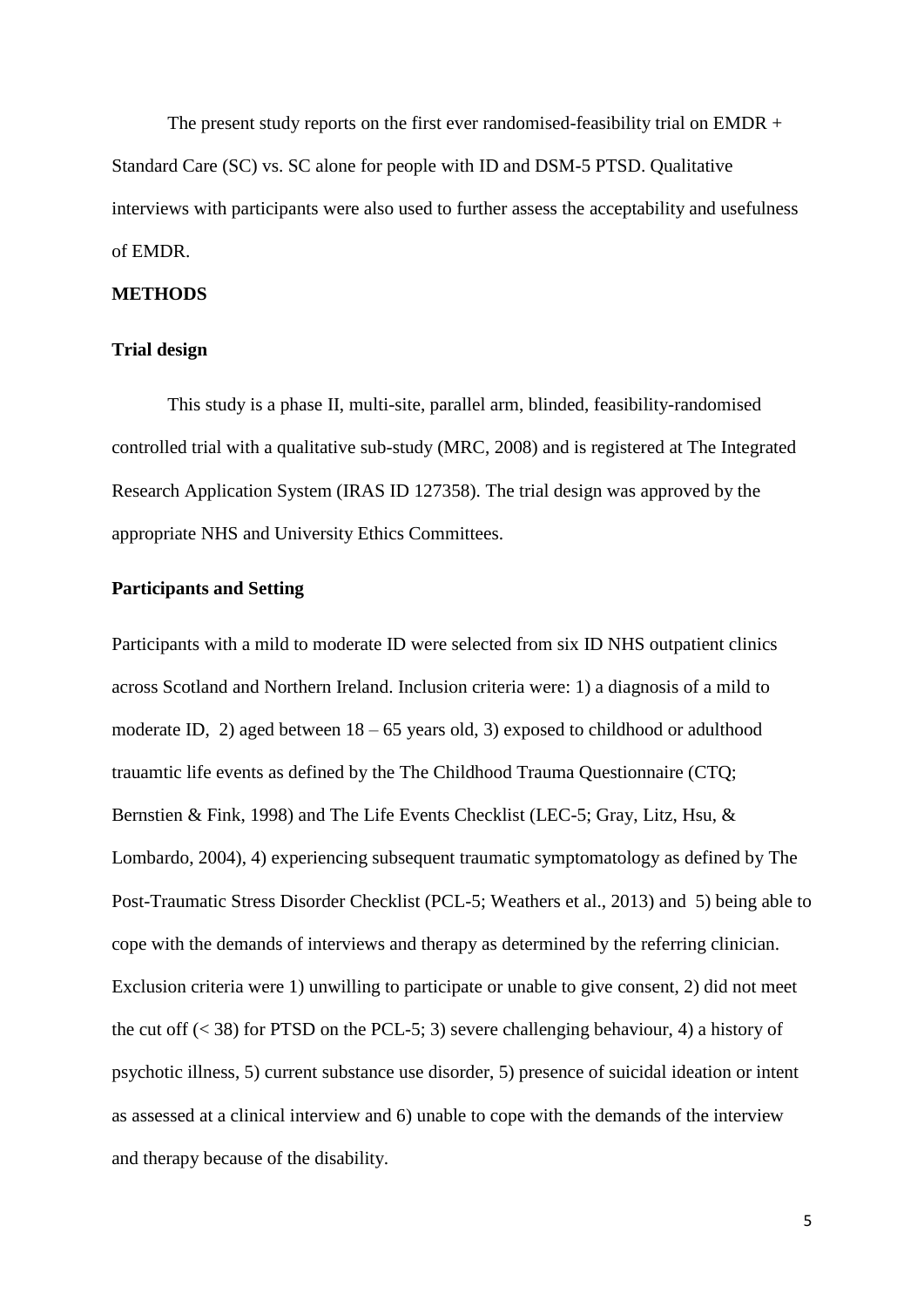Eligible participants were identified and they were referred onto the study by the local community ID teams if they had history of exposure to traumatic life events. Potential participants were invited by their community team referrer to take part in the study. This was then followed-up with a phone call one week later by a researcher. The researcher then visited interested participants in the presence of a carer to discuss the study. All participants received easy–read information sheets and consent forms with pictures or symbols to explain text. Following confirmation of inclusion and exclusion criteria, participants were randomly allocated to one of the groups; EMDR + SC or SC alone using a computer-generated schedule unbeknown to the assessor, therapists or patients. Participants were then assessed blindly by a research assistant on three occasions; before treatment, 1-week post-treatment and 3-months follow-up. Each participant was seen throughout their treatment by the same therapist. All participants continued their usual psychological, psychiatric and medical care during the study.

## **Sample size**

Since this is a feasibility study, a formal sample size calculation was not required. It was considered at least 50 participants should be sufficient to address the feasibility questions and inform the sample size for a future definitive RCT. Previous studies of EMDR for adults with PTSD in non-ID populations recruited between 22 to 50 participants (Cusack et al., 2016).

## **Intervention**

The EMDR treatment was conducted by four experienced psychotherapists (2 psychiatrists,1 clinical psychologist, 1 social worker) trained to deliver EMDR to adults with ID. The treatment sessions were conducted individually. Up to eight sessions were offered as part of the study in line with the NICE (2005) guidelines for the treatment of PTSD. Each

6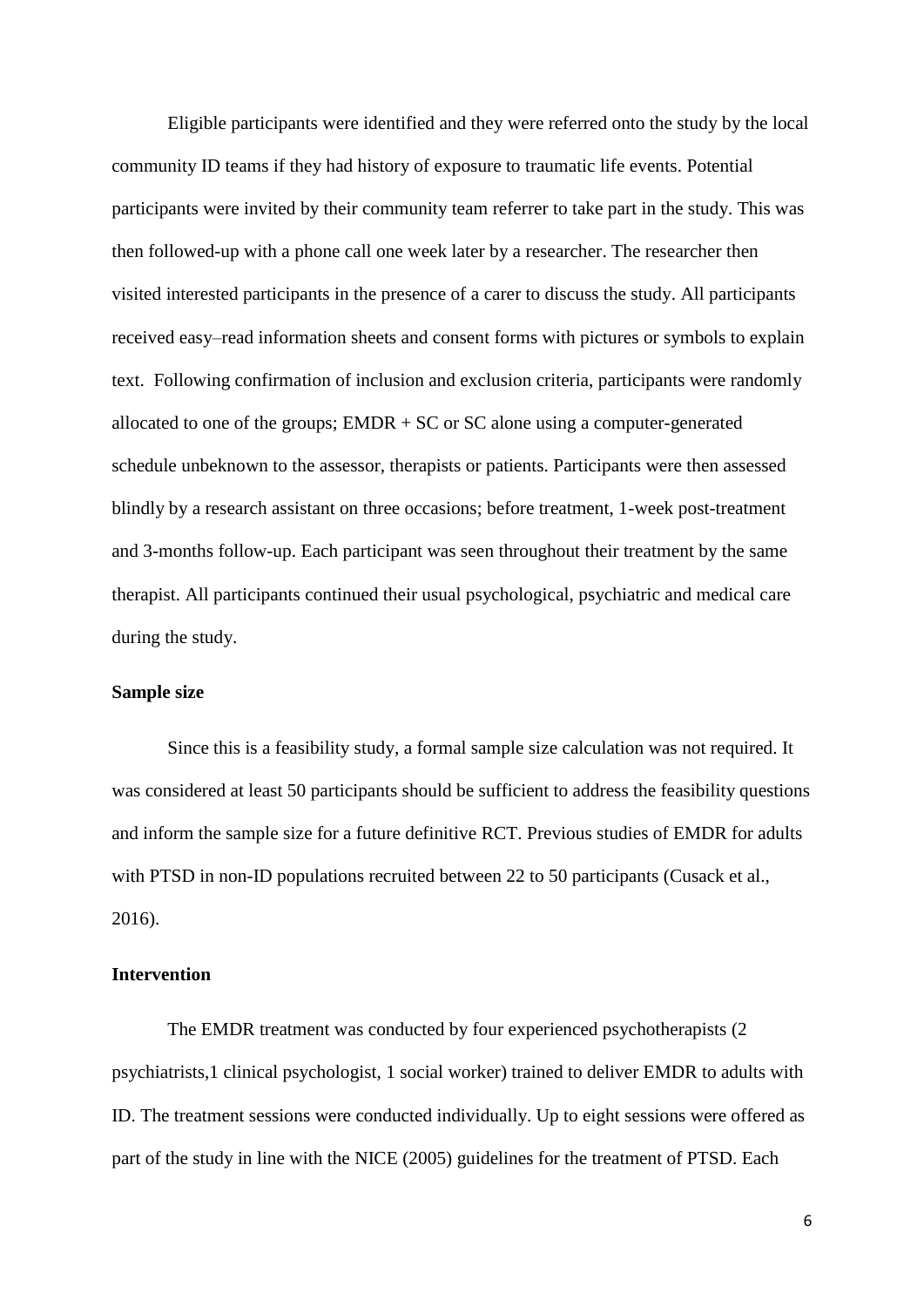therapy session lasted up to approximately 1 hour. The treatment protocol is described briefly as follows.

EMDR is a psychotherapeutic approach, grounded in the adaptive information processing model, which hypothesises that pathology is a consequence of unprocessed, distressing past experiences (Shapiro 2001, 2002). It has an eight-phase protocol that addresses past, present, and future contributors to current distress (Shapiro, 2002). The eightphase treatment includes phase 1, history taking; phase 2, preparation, including affect management and psychoeducation; and phase 3, assessing the components of the distressing memory, including an image, a self-referencing negative belief associated with the memory, a desired positive belief, and the current emotional and physiological components of the image and belief. The desired positive belief is rated on a Validity of Cognition Scale (VOCS; Shapiro, 1989) and the emotion reported is rated on a Subjective Unit of Discomfort Scale (SUDS; Wolpe, 1990). Phases 4 to 6 involve utilising a form of bilateral stimulation while the client's attention is directed toward the components of the assessment phase with the desired outcome of a SUDS score of 0 and a VOCS score of 7. Phase 7 is the closure phase, and phase 8 is the re-evaluation phase. The targets for processing include the initial sensitising event and the present triggers and ''templates'' for appropriate future functioning. Bilateral stimulation included a standard light bar, tactile and auditory stimulus to accommodate participants' disabilities. Supervision and support to all therapists was provided by the same consultant psychiatrist to ensure treatment fidelity.

## **Study Outcomes**

All participants completed the same battery of self-report measures at pre-treatment, post-treatment, and three-months following completion of treatment. Basic demographics included gender, age, and ethnicity, and employment, marital and living arrangements. Minor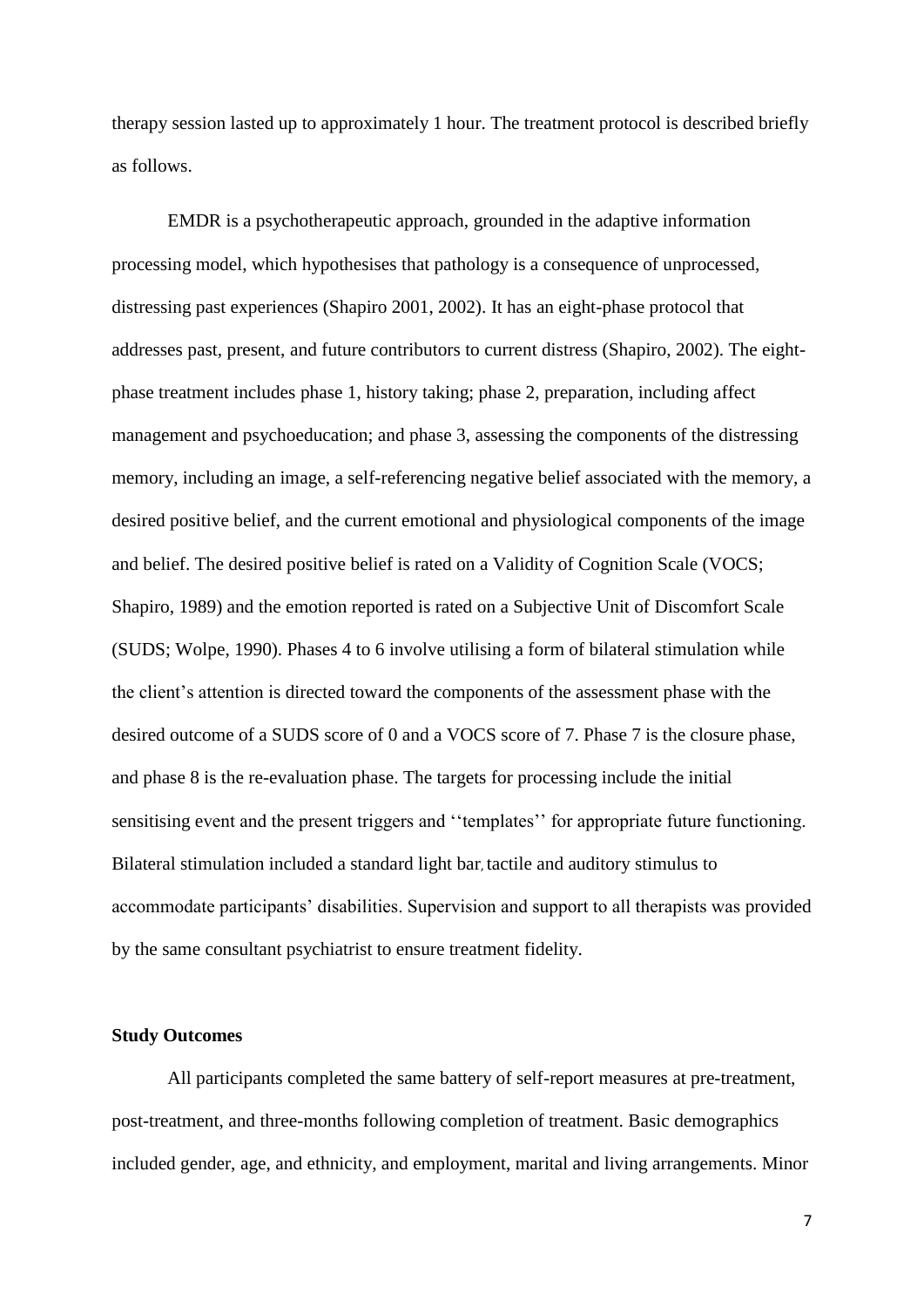language adaptations were made to LEC; CTQ and PCL-5 to ease comprehension for adults with ID. Answering scales were also presented as visual coloured number stairs (e.g. PCL-5) to enable understanding. Questions were administered orally to all participants by one of the researchers on the project.

Members of the research team were vigilant for signs of distress or discomfort during the completion of self-report measures. A member of the research team was present during the completion of the assessments to address any distress s a result of the interview and provide support. When seeking informed consent to take part in the study, it was made clear to the participants that their responses would be kept confidential and anonymous, unless any participant response indicated that either themselves or others were at risk of harm. If confidentiality needed to be breached, a member of the participant direct community ID team was informed immediately to provide necessary help and support.

## *Traumatic life events*

The Life Events Checklist (LEC-5; Gray, Litz, Hsu, & Lombardo, 2004) is a 17-item, self-report measure that screens for potentially traumatic events in the respondent's lifetime and was used to assess adulthood trauma. Participants rated each item by indicating if the events: (1) happened to them; (2) if they witnessed it; and (3) if they learned about it. The measure demonstrated good test-retest reliability and convergent validity in non-ID population (Gray et al., 2004) but has not been tested in the ID population.

The Childhood Trauma Questionnaire (CTQ; Bernstien & Fink, 1998) is a 28-item self-report questionnaire that assesses history of childhood emotional, sexual and physical abuse and emotional and physical neglect on a 5-point Likert scale  $(1 =$  never true -  $5 =$  very often true). The measure demonstrated good internal consistency, test-retest reliability, and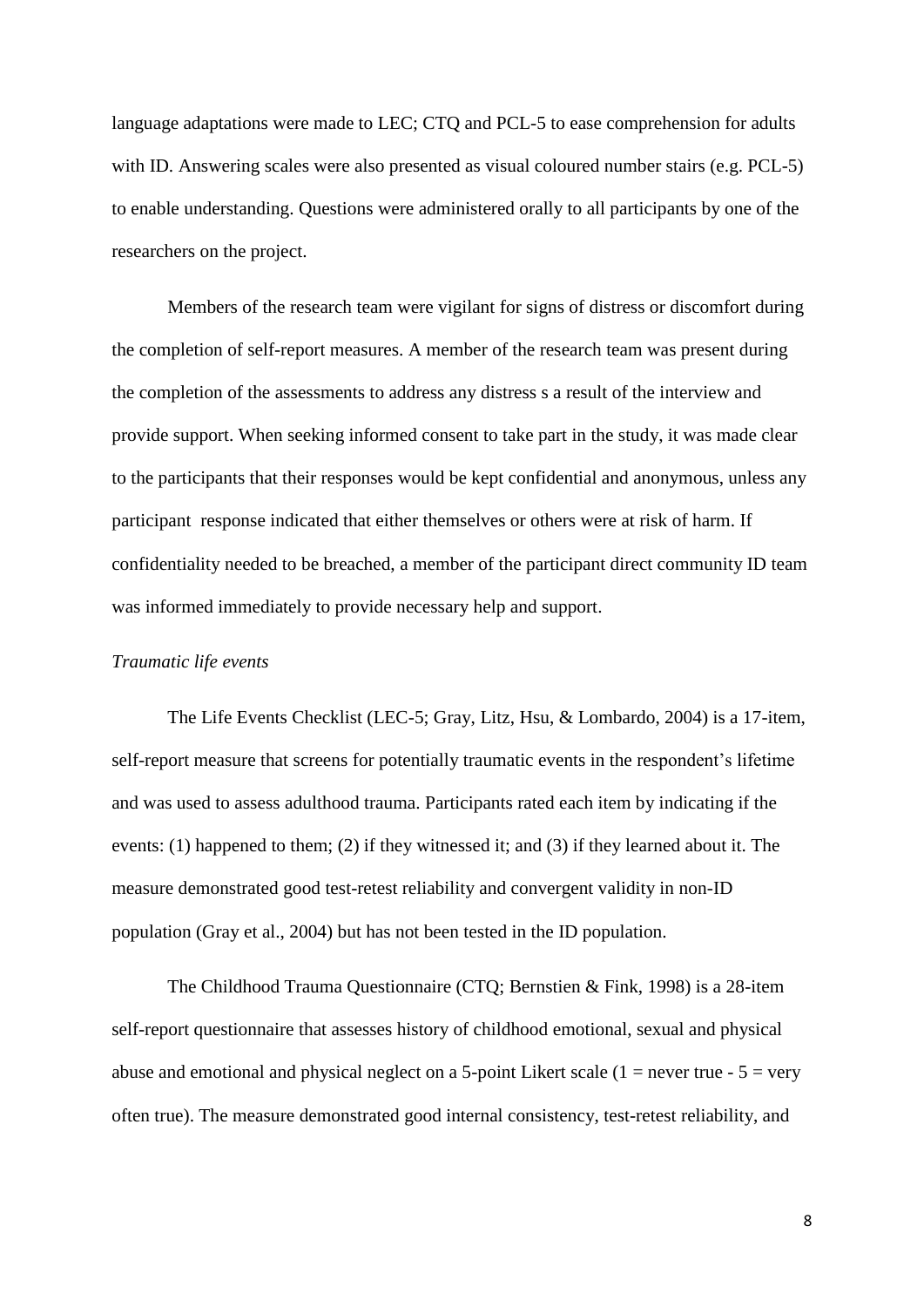convergent validity in non-ID populations (Bernstein & Fink, 1998) but has not been tested in the ID population.

## *Primary outcome*

Post-Traumatic Stress Disorder Checklist (PCL-5; Weathers et al., 2013) is a 20-item self-report questionnaire. It can be divided into four subscales corresponding to the PTSD symptom clusters as per DSM-5: Intrusion (five items), Avoidance (two items), Negative alterations in cognitions and mood (seven items), and Alterations in arousal and reactivity (six items). Participants respond on a 5-point Likert scale  $(0 = not at all, 4 = extremely)$ . Individuals rate how much they have been bothered by a problem in the past month (e.g. intrusive memories). A cut-off score of 38 is paired with DSM-V criteria for diagnosis is indicative of probable PTSD (Weathers et al., 2013). The measure has good reliability and validity across a range of non-ID populations (e.g. Bovin et al., 2016) but has not been tested in the ID population .

#### *Secondary outcomes*

The Glasgow Anxiety Scale for people with a Learning Disability Scale (GAS-ID; Mindham & Espie, 2003) is a 27-item self-report scale that comprises the 'three systems' of cognitive, behavioural and somatic symptoms which co-present in anxiety disorders. The measure has demonstrated excellent test-retest reliability and validity in people with ID (Mindham & Espie, 2003).

The Glasgow Depression Scale for people with a Learning Disability Scale (GDS-LD; Cuthill, Espie & Cooper, 2003) is a 20 item self-report scale to measure depression symptoms in individuals with learning disabilities ID. The measure has demonstrated excellent testretest reliability and validity in this population (Cuthill et al., 2003).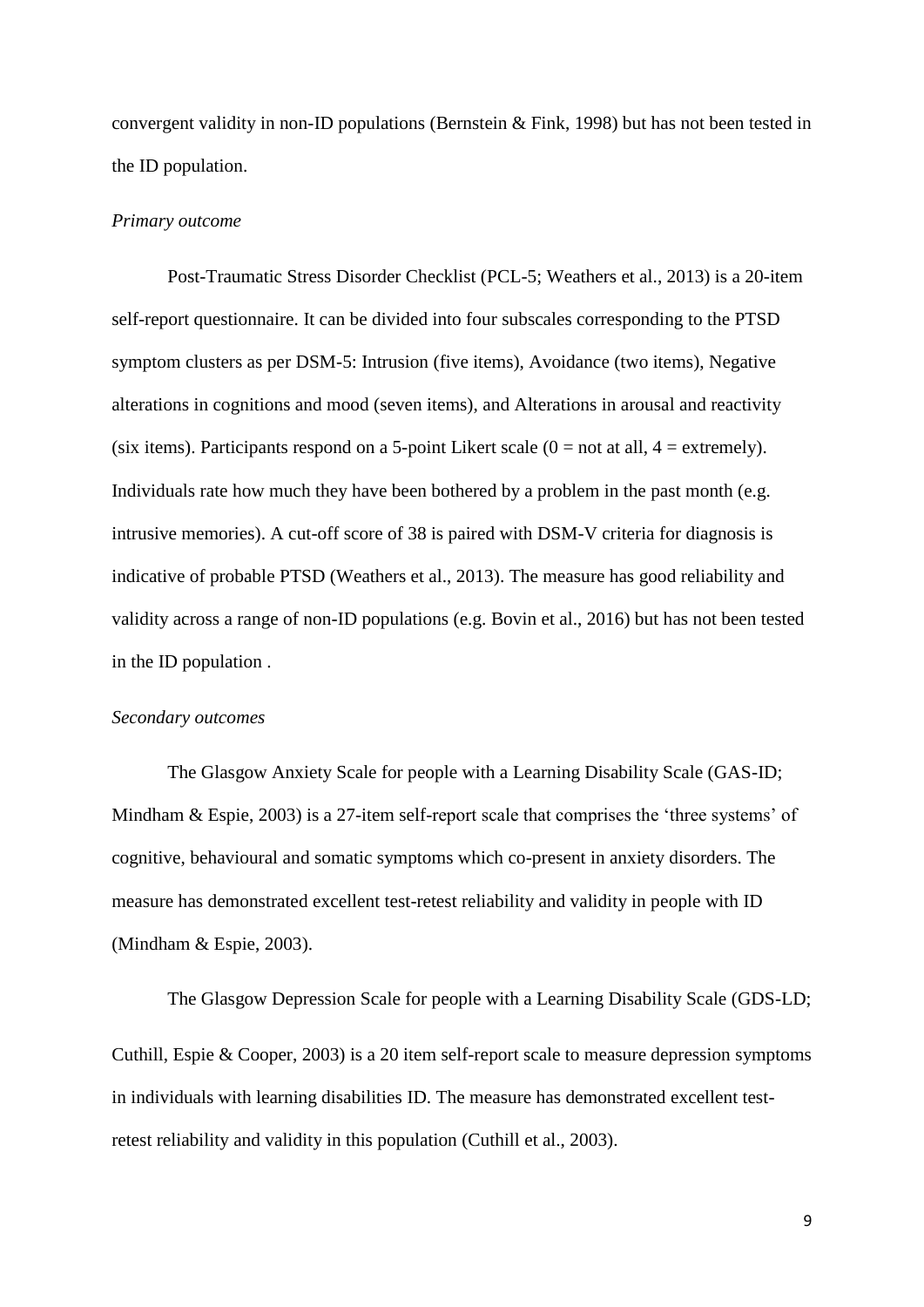The Clinical Outcomes in Routine Evaluation – Learning Disability (CORE – LD; Marshall et al. 2013) is a 30-item generic measure of psychological distress comprising of five domains: functioning (6 items), problems (11 items), social/cognitive (6 items) wellbeing (3 items), and risk (4 items). The measure has shown good test-retest reliability and validity in people with ID (Marshall & Willoughby-Booth, 2007; Brooks, Davies & Twigg, 2013).

## *Qualitative data*

At post-treatment, all participants and their carers were invited to participate in a brief one-off semi-structured interview with a researcher on the team. The interview started with an open-ended question about access to psychological services within NHS or voluntary sector services. This was followed by further open-ended questions guided by a list of broad topics (see Table 1) which allowed interviewees to direct discussion on participating in the trial. Probing and summarising techniques were used to clarify the links interviewees made between topics discussed and to gain a deeper understanding of issues discussed. Interviews were carried out in the participants' homes or any other suitable place of their choice by a research assistant, who had experience in working with adults with ID and their carers.

## TABLE 1 ABOUT HERE

## **Statistical methods**

All statistical analyses were performed using the Statistical Package for Social Sciences (SPSS) 23. Means (SDs) were calculated for continuous variables and frequencies (%) for categorical variables (Tables 2 and 3). Comparisons between treatment groups in demographic characteristics, trauma characteristics and pre-treatment scores were made by means of t-tests and chi-square analyses (Likelihood Ratio Chi-Square reported for values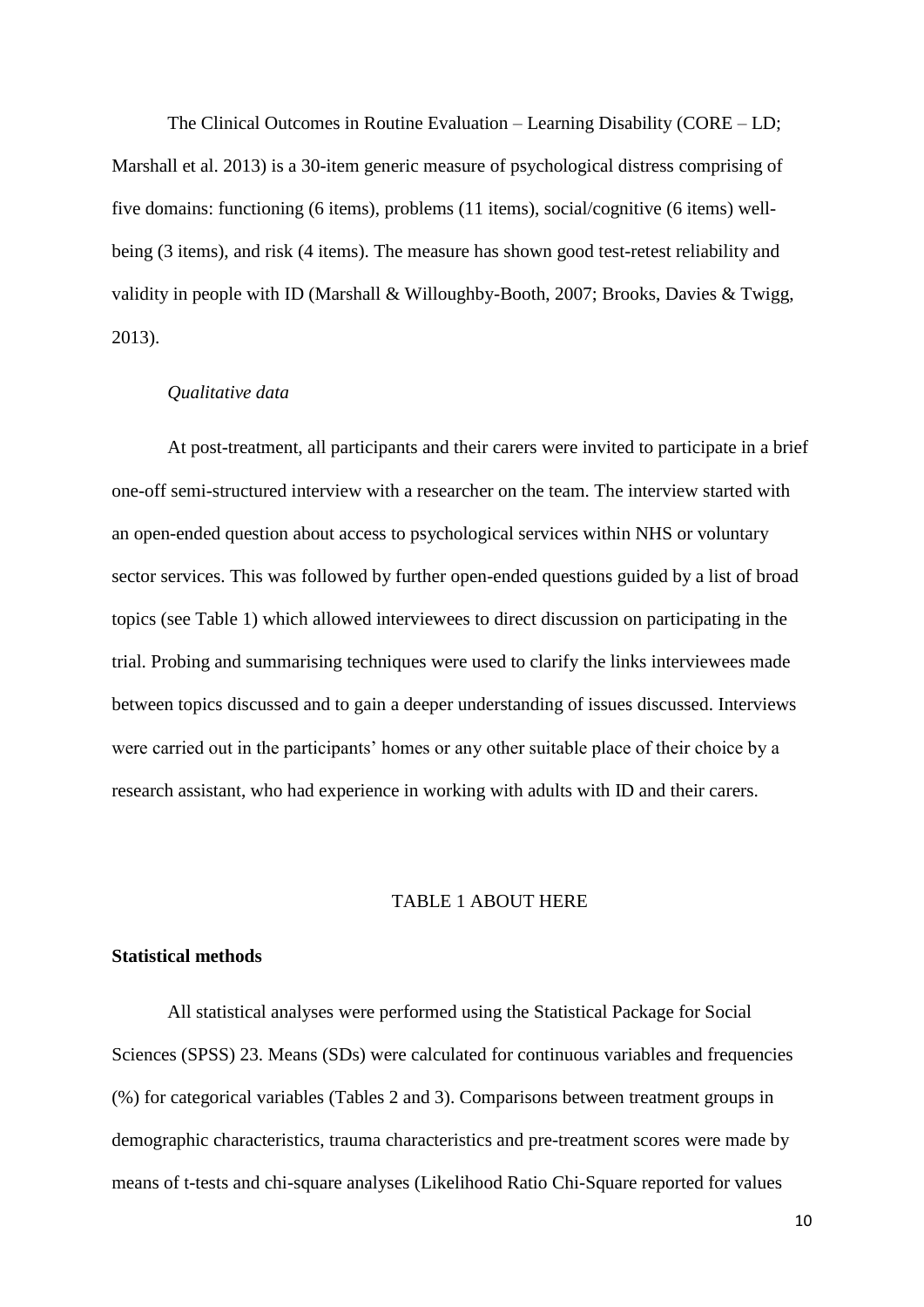less than 5). A series of two-way repeated measures (within subjects) 3 x 2 analyses of variance (ANOVA), Time (pre-intervention, 1-week post-intervention and 3-month followup) x Group (EMDR, SC), with time as the repeated measure, were conducted for all outcome measures to compare the two study arms across all outcomes (Table 4). An intention-to-treat analysis using last-observation-carried-forward (LOCF) approach was performed. At post-treatment, missing values were replaced for 3 participants in the EMDR group and 2 in the SC group, with pre-treatment scores across all outcomes measures. At follow-up, missing values were replaced for 3 participants in the EMDR group and 1 in the SC group with pre-treatment scores and 3 participants in EMDR group and 2 in the SC group with post-treatment scores. Proportions of people with ID who were diagnosis free were also calculated at post-treatment and follow-up for both groups.

## **Qualitative data analysis**

The qualitative data were analysed using a thematic analysis framework 'a method for identifying, analysing and reporting patterns (themes) within data' (Braun & Clarke 2006; p. 79). The transcribed interviews were read and analysed by two researchers independently (SRM, AB). Transcripts were then entered into NVIVO 10. Emerging themes were compared and the final codes and themes were discussed and verified by the first author. The research team reached an agreement on the final thematic framework.

# **RESULTS**

This study recruited between January 2014 to December 2016.

# **Recruitment Feasibility**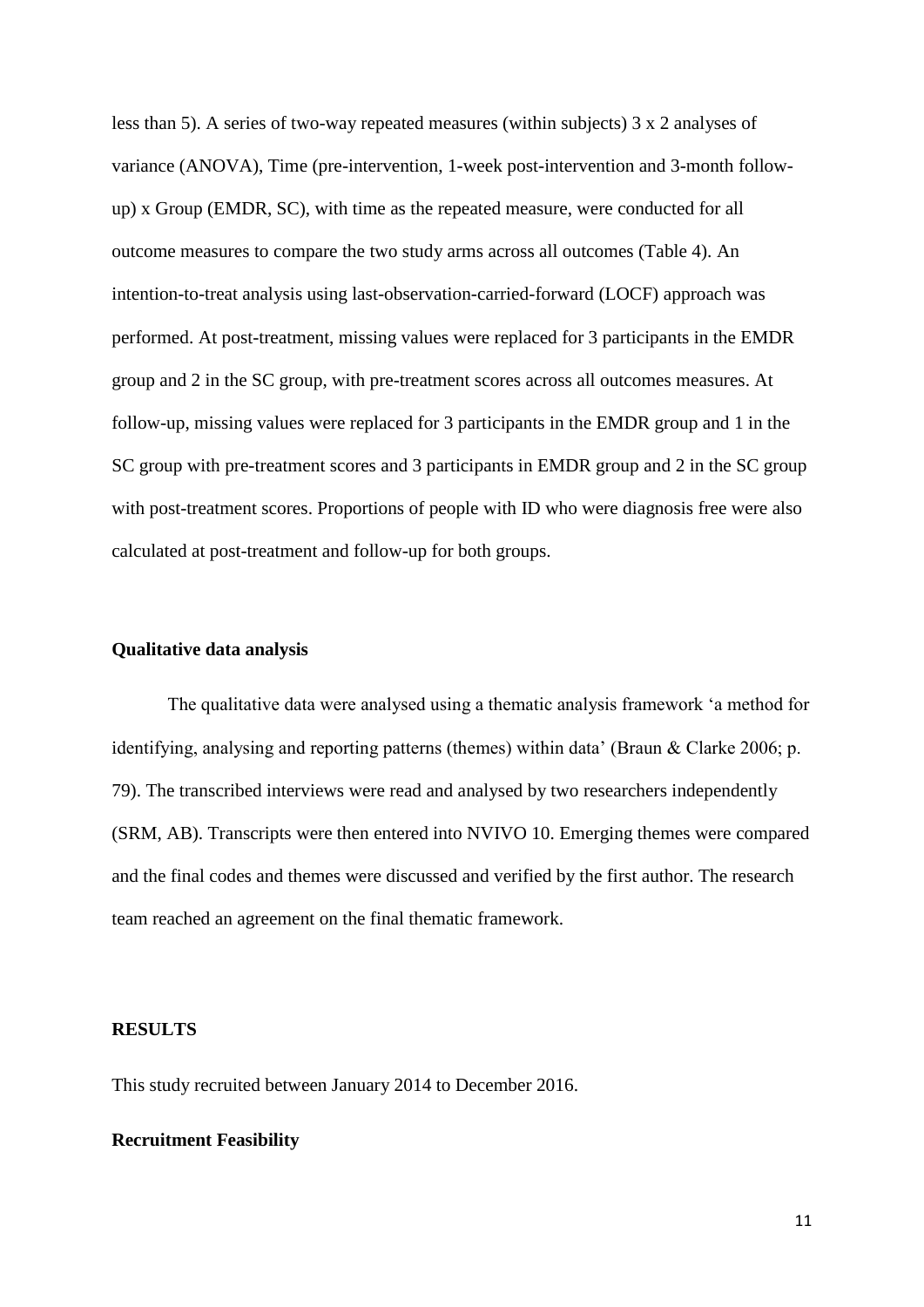Figure 1 shows participant flow through the study. Fifty one participants were approached to take part and 33 individuals with ID consented (a 64.7% response). Twentynine participants were randomised to either groups. The sample were primarily female (62 %) with a mean of 42.10 years (SD=11.52, range =20-63). The characteristics of the participants allocated to EMDR + SC and SC aloneare summarized in Table 2. As illustrated in Table 2, there were no differences between EMDR + SC and SC alone groups by age, gender, education, living arrangements, severity of ID, or co-morbidity. All participants reported having experienced at least one traumatic life event. A significant proportion of the overall sample ( $n = 22, 75.8\%$ ) reported that they had experienced traumatic events in both childhood and adulthood, and just under a quarter of the sample reported only experiencing trauma during adulthood ( $n = 7, 24.1\%$ ). No participants reported exposure to traumatic events only in childhood. Twelve participants attended four or more of the eight EMDR sessions (mean 6.8 SD=1.4; range 4-8). The mean number of sessions was  $3.1$  (SD=2.15); range 1-8.

# FIGURE 1 ABOUT HERE

#### TABLE 2 ABOUT HERE

#### **Primary and secondary outcomes**

Table 3 illustrates the means and standard deviations for each group at pre-treatment, post-treatment and follow-up for all outcome measures. Two-way repeated-measures ANOVA's with post hoc comparisons test using Bonferroni corrections were used to analyse the scores of pre, post and follow-up of three months. The results are presented in Table 4 with three levels of time with two groups (EMDR + SC and SC alone). Total GAD as the outcome variable revealed a significant interaction between time x group [F  $(2, 26) = 3.67$ , p<.05,  $np^2 = 22$ ]. Those in EMDR + SC group showed significant improvement in general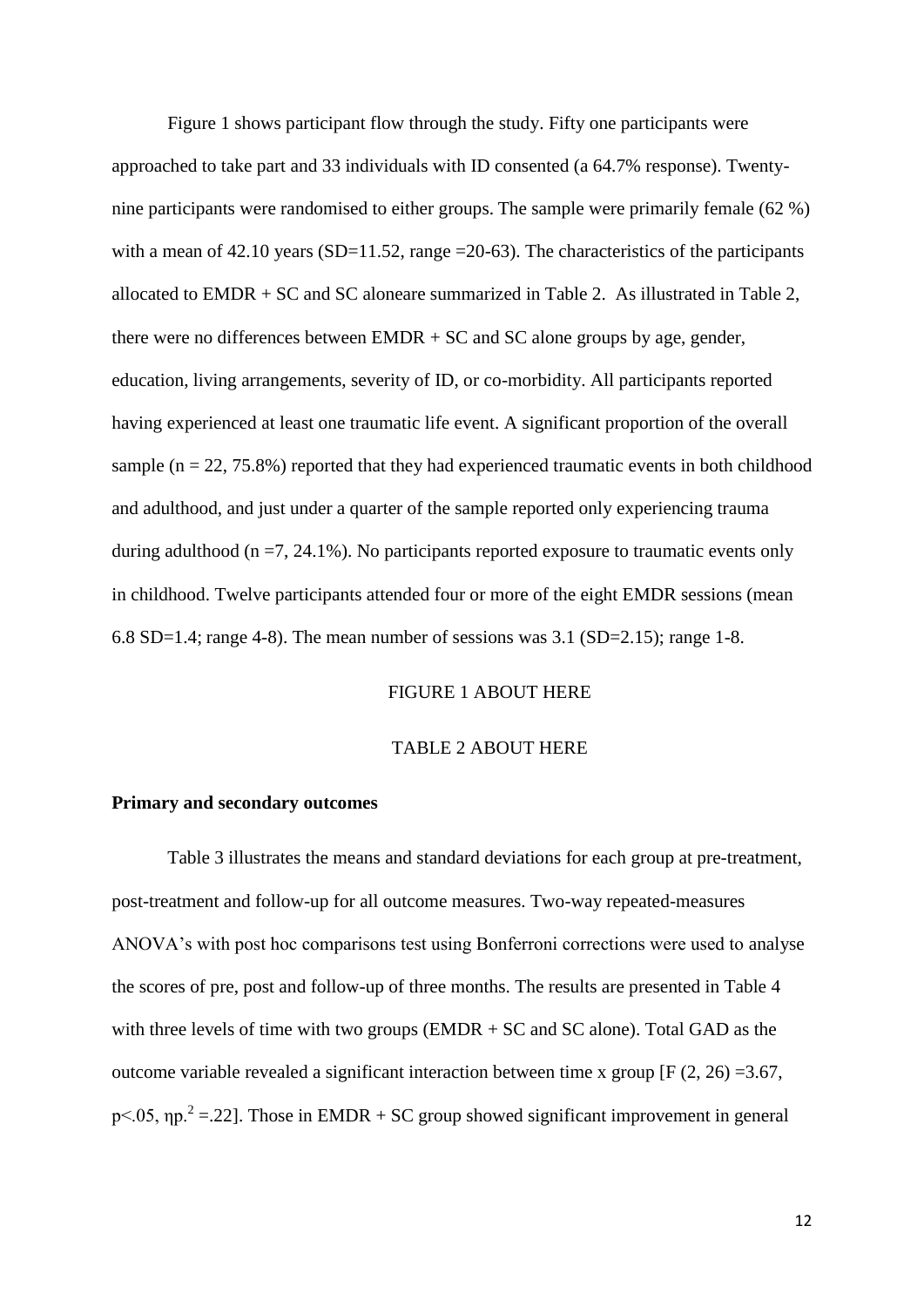anxiety as measured by GAD compared to SC alone. No statistically significant interactions were found on any of the other outcomes measures.

## TABLE 3 ABOUT HERE

## TABLE 4 ABOUT HERE

Clinically significant change was measured by determining if participants still met the criteria for PTSD at post-treatment and follow-up PCL scores. In EMDR + SC group, a proportion of 9 (60%) participants at post-treatment and 7 (47%) participants at 3-month follow-up were diagnosis free. In the SC alone group, 4 participants (27%) at post-treatment and follow-up were diagnosis free.

## **Post-treatment qualitative findings**

A sample of 9 participants who participated in the EMDR sessions took part in the semi-structured interviews post therpay. Two participants' interviews were terminated prematurely due to overwhelming distress and inability to engage in an interview setting. Overall seven interviews were included in the data analysis (57 % male). Interviews lasted for 3–18 minutes (mean length= 8 minutes).

Thematic analysis revealed three core themes; PTSD symptoms, therapeutic process, and recommending EMDR and improving access to ID services. Nine sub-themes were identified within three core themes (see Table 5). A main theme emerged through the indepth exploration of these themes: EMDR treatment for PTSD and ID experiences. Identification codes were applied to preserve confidentiality and anonymity of the participants. Each subtheme is described and illustrated with relevant quotations as follows.

# TABLE 5 ABOUT HERE

13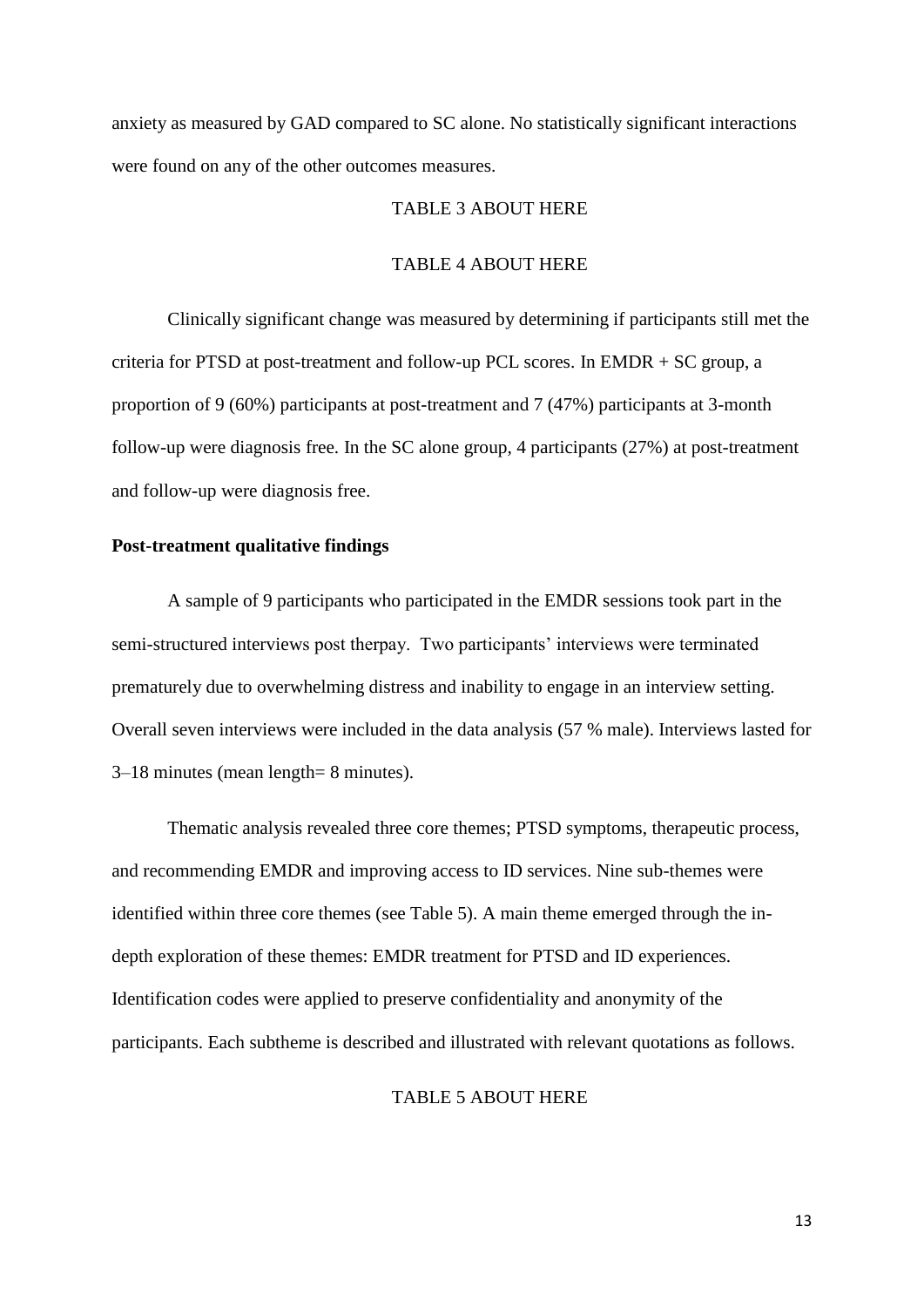## *Theme 1: PTSD symptoms*

This theme provides evidence on how PTSD clinically presents in adults with ID. Participants with more severe traumatic distress were able to recognise and describe their PTSD symptoms of intrusion, avoidance and negative alterations in cognitions and mood. *Intrusion*

Intrusion symptoms were reported in forms of intrusive memories and traumatic nightmares. All participants who reported intrusion symptoms were able to recognise after treatment these symptoms had reduced significantly.

*'My dream, my nightmare aren't as bad as they used to be…. but I'd still have the nightmares.'* (Participant 4)

*'It broke some of my memories away. Some of them's faded away, it's calming down a bit, so that's what's helped*.' (Participant 2)

# *Avoidance*

Avoidance was observed through the avoidance of trauma-related thoughts/feelings. *'….really, that I would never, ever talk about …'* (Participant 1)

*'In my head I was saying oh my god I'm going to have to talk about this…. Because there's, just, telling them some stuff that I've never even eh spoke to, to anyone about and, in years so.'* (Participant 4).

# *Negative alterations in cognitions and mood*

Negative alterations in cognitions and mood symptoms were identified through an inability to experience positive emotions and persistent distorted blame of self or others. Only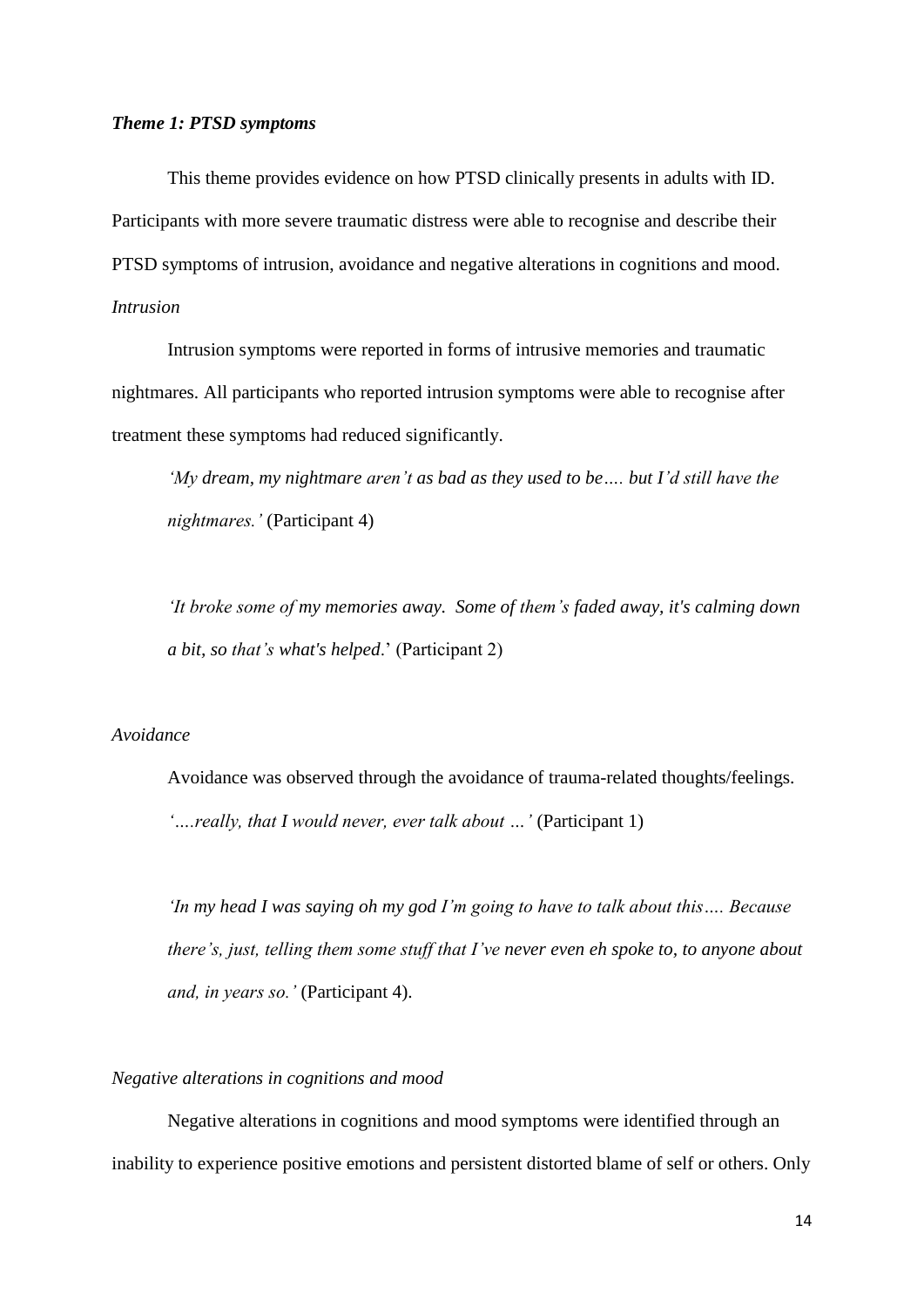two participants could reflect on these symptoms since the beginning of treatment and were able to identify improvements after treatment.

*'I just felt that, depressed, and low.…..I just wanted to, drink, and end my life…*.. *Oh, yeah. It's just been good that it's made such a difference, I'm really happy.'* (Participant 1)

*'I still feel it was my fault….and I felt like I wasn't loved by anyone…I blamed God for it all, as well.* … *Since the traumatic class started, honestly, that's really helped me out… I haven't thought about that I was in the wrong, or I was the bad one, or I wasn't loved or it was my fault*.' (Participant 3)

# *Theme 2: Therapeutic process*

This theme described the views and experiences of adults with ID in therapy. The following topics were discussed; therapeutic relationship, components of therapy, emotions and installation of positive cognitions.

## *Therapeutic relationship*

The majority of the participants commented on their experiences of their therapeutic relationship. Two participants illustrated great importance on the involvement of one continuous clinician throughout the treatment and described feeling safe in the presence of their therapist.

*'It was just between me and [therapist] and it was lovely*.' (Participant 3)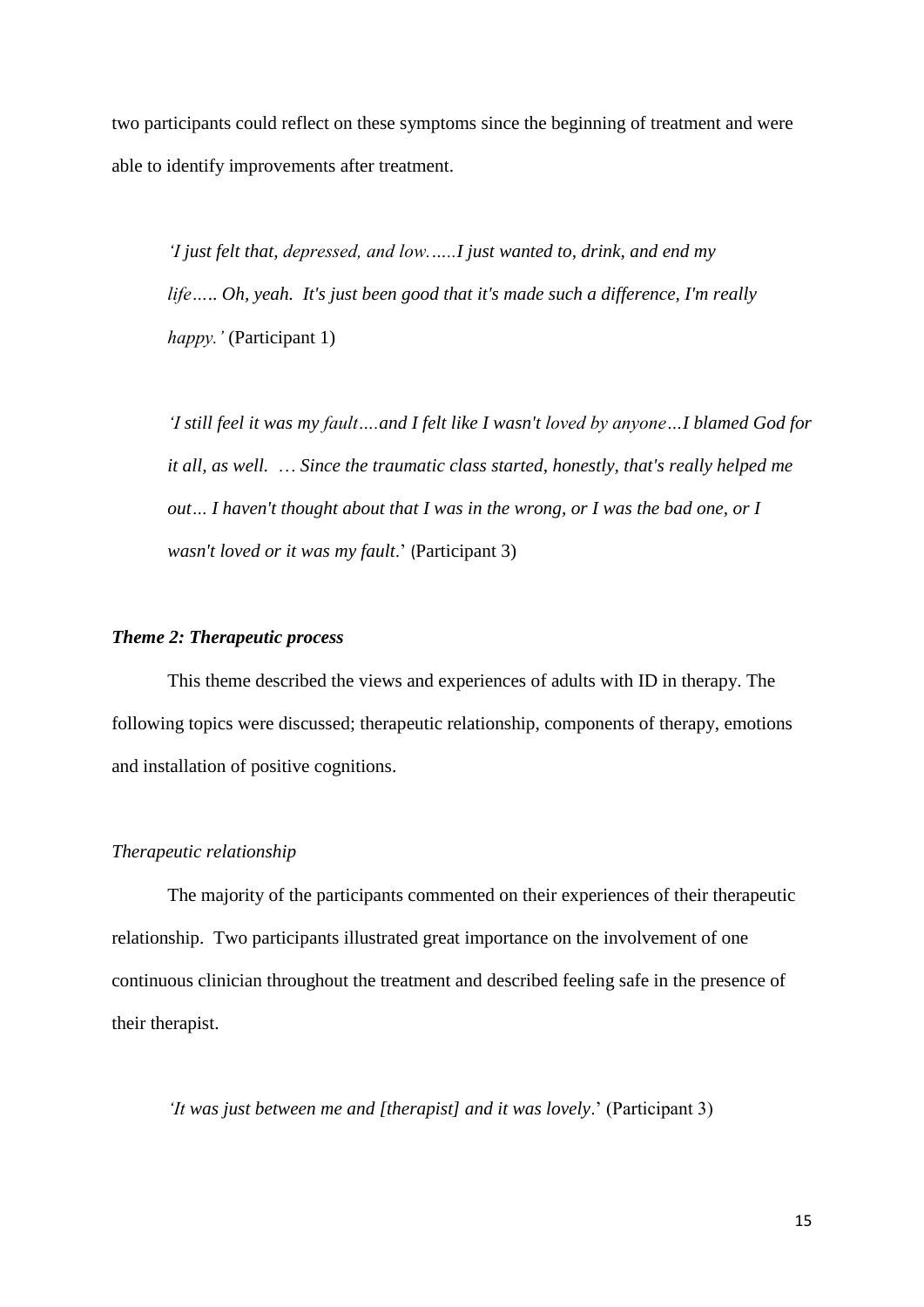*'And enjoying seeing the person all the time. It's like getting close to someone special, that's what it's like*.' (Participant 2)

Another participant described his therapeutic relationship as a supportive one. This participant commented how his therapist supported him in developing a therapeutic relationship and throughout the therapy process: '*every time I wanted to give up, they [partner + therapist] would talk me out of it and eh, I continued with it'* (Participant 4). Some participants expressed difficulties in establishing a therapeutic bond as well as talking through their traumatic event/s.

*'It's hard when it's somebody you don't know…… Yeah, probably better with people that you know*.' (Participant 5)

*'I think it was talking about, it was difficult talking about…when I didn't really know [therapist], and that*…' (Participant 6)

## *Components of therapy*

This sub-theme represents all the participants' experiences of the usefulness and difficulties of EMDR intervention. Three participants expressed that talking about trauma experiences with their therapist was helpful as it provided symptom relief and an opportunity to open-up.

*'Really, kind of like, [therapist] really got me to open up about stuff.'* (Participant 1) *'I thought it was, what was also helpful was, when you said something, like, when we talked about something.'* (Participant 5)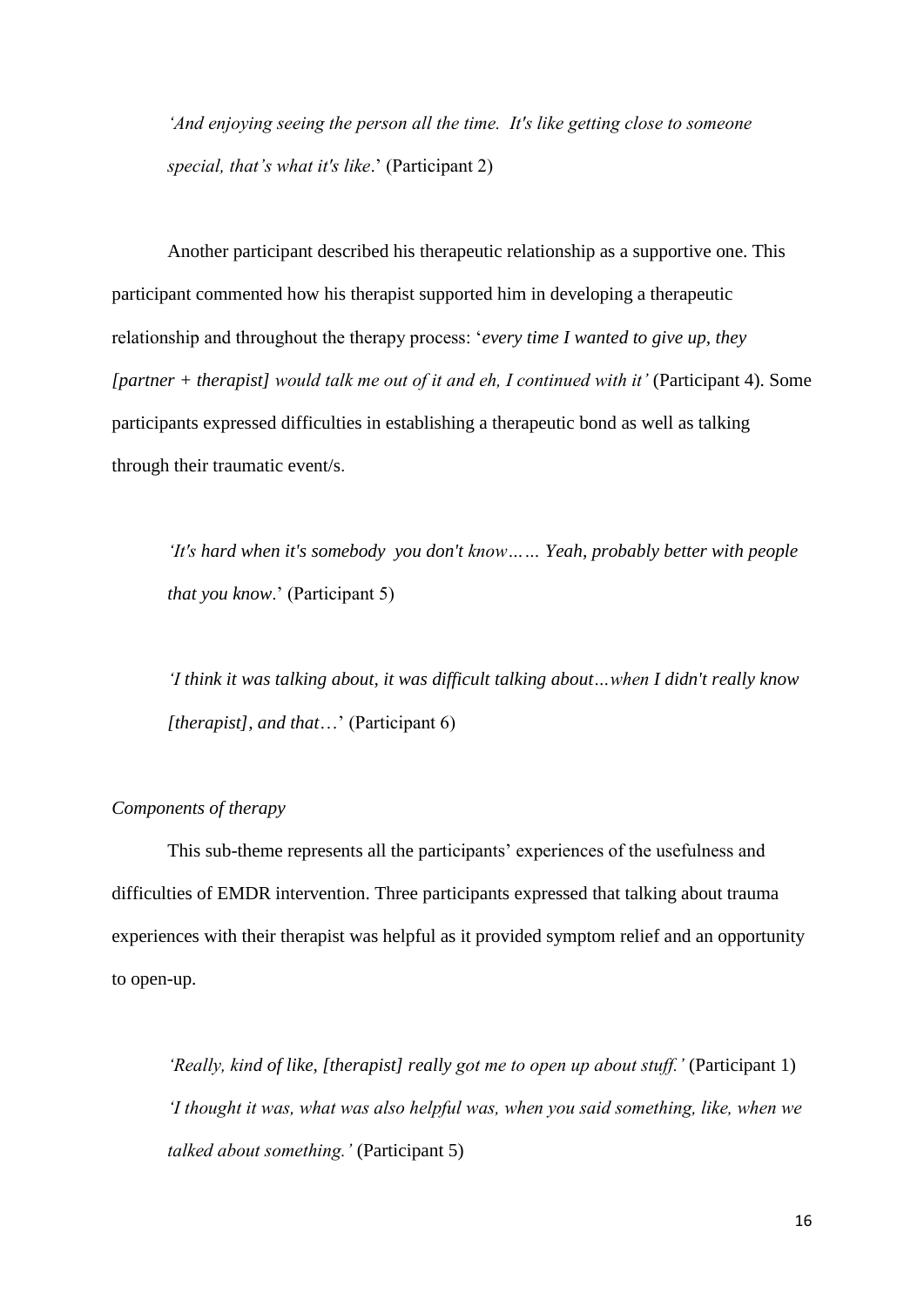*'Well it's helpful, like, discussing, like, my problems, and that…. It helped me, when I got it out, all in the open.'* (Participant 6)

One participant suggested writing down feelings could have helped as part of the therapy. '*It could have been a bit better because if I'd written down how I feel.'* (Participant 7). The form of bilateral stimulation techniques and the comfort level of each person was also discussed. Two participants described these techniques enhanced feelings of calm and wellbeing.

*'I had to keep following with the fingers…. So that was really good, and interesting to see, and to know to do that … she asked me to close my eyes, and then, she just tapped my leg, and that was really lovely, it was a lovely feeling, and I could feel it all in my body, to make me feel calm and relaxed…*.' (Participant 3)

*'Like, the hand machines…. And the ones on the head as well….. Aye, my muscles were less tense*.' (Participant 7)

Another participant displayed unrest through the standard light bar; visual bilateral stimulation technique.

*'What I didn't find helpful was the red dot [therapist] used to use. It was just the way, you had to sit and watch this red dot…. And then, think of stuff, and then, when you thought about it, [therapist] was like, no, you've got to look at the red dot again. And I was like, but the red dot's annoying.'* (Participant 5)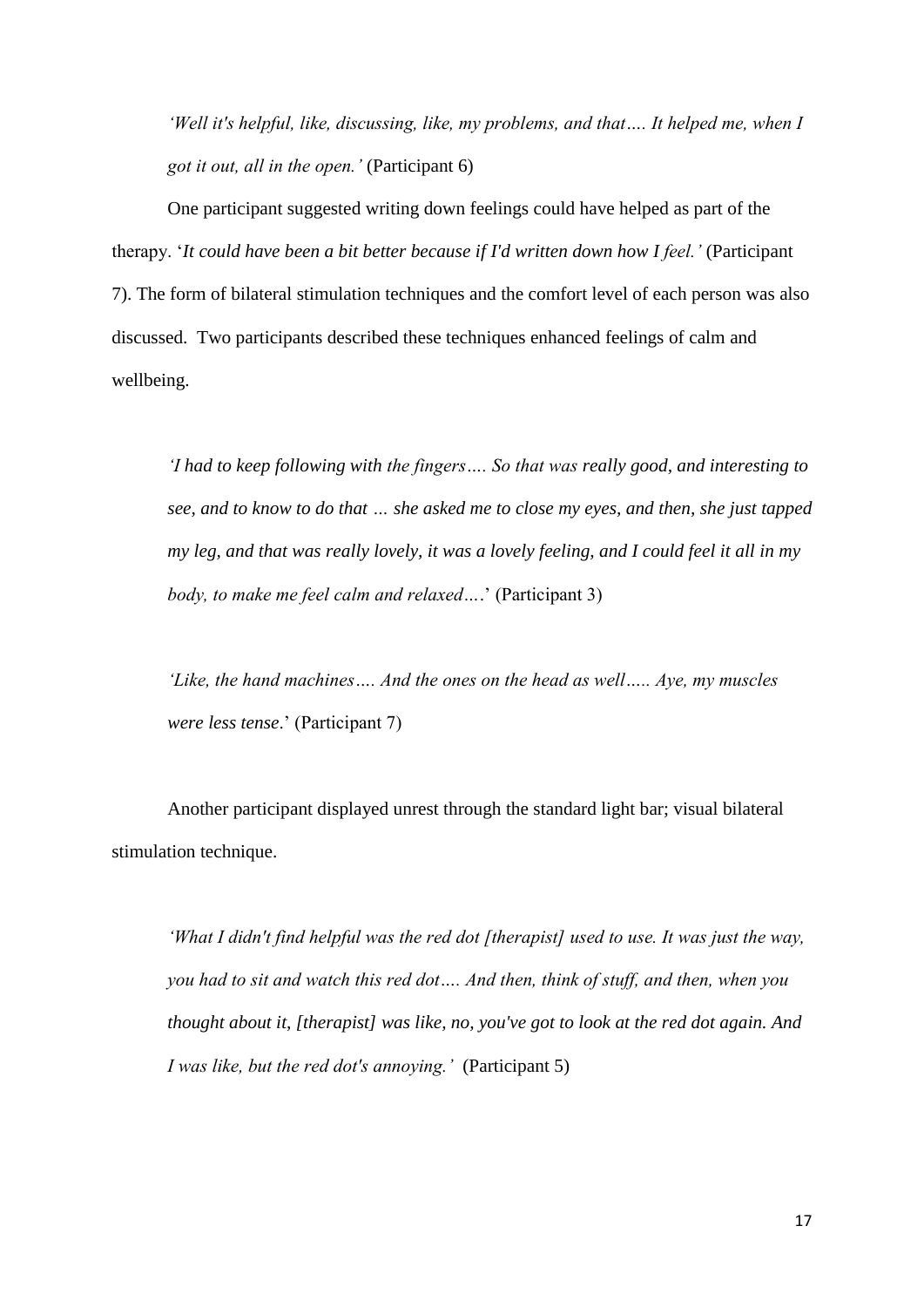Timing was also raised as problematic with two participants expressing their frustration that sessions overrun. This experience demonstrated adults with ID may have lacked the understanding and importance of the therapists' role of returning them to a comfortable and safe level of emotional functioning prior to ending a session.

*'Make sure, when you do it again, that you make sure you check the time, because [therapist] went over the time.' (Participant 5)*

*'[therapist] forgot the appointment went on too late and [therapist] didn't eh shut down (Participant 4).* 

Location of therapeutic environment was raised by two participants. One participant found the clinic room to be a safe and calm environment '*It's relaxing and it's a nice environment where you are'* (Participant 2), although the other participant preferred if the treatment was delivered in a home setting due to his poor attendance; '*I'd probably have preferred it if it was at home …… because I'd probably be able to do a lot more sessions and not being able to miss a few'* (Participant 4).

## *Emotions*

The majority of participants reported experiencing a mixture of emotions from initial contact with a member of the research team to the end of treatment. A few participants expressed pre–therapy anxiety by reporting feelings of being worried and nervous due to different reasons such as:

*'I thought it was a group session with other people.'* (Participant 3)

18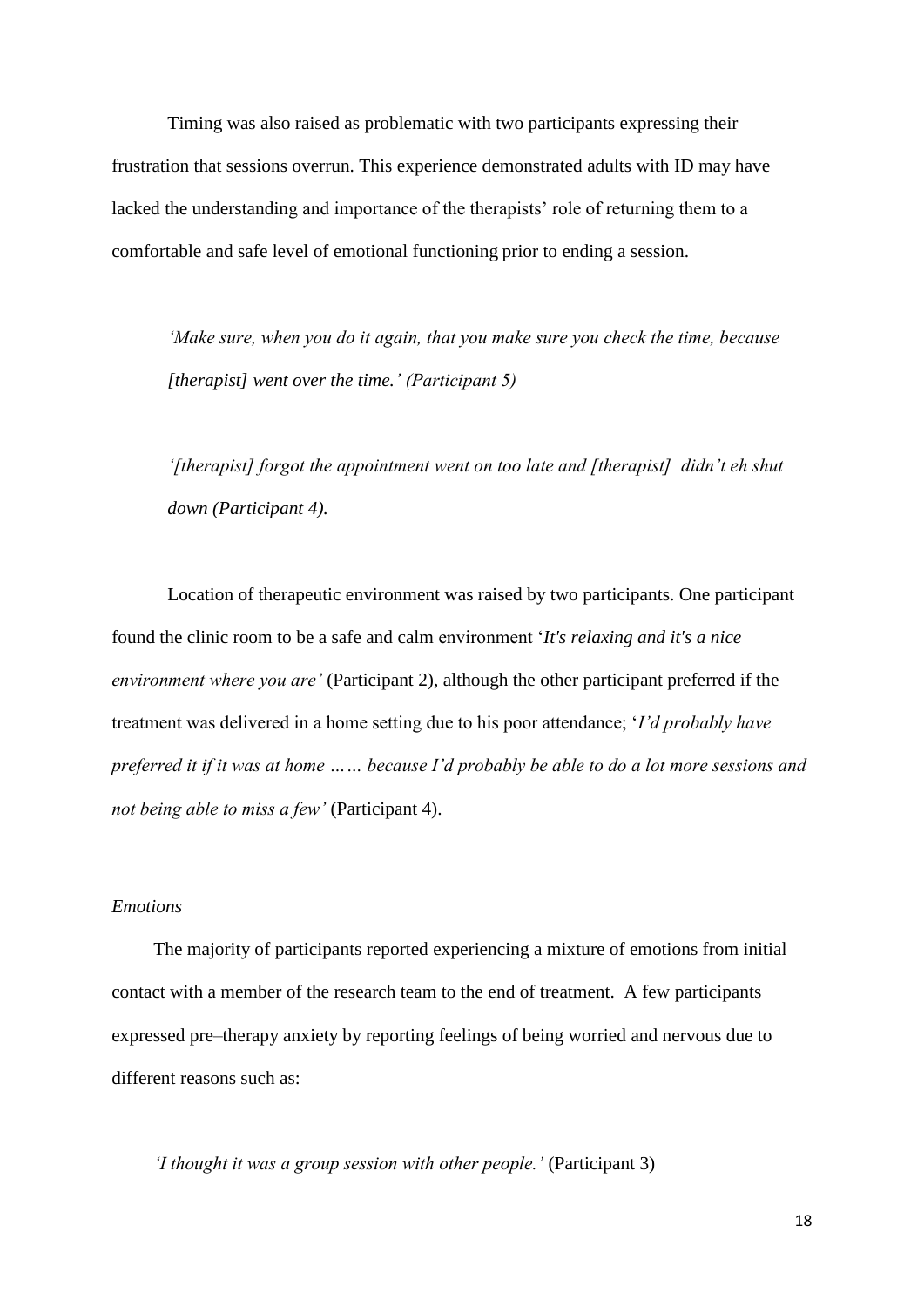*'I wasn't on the waiting list and it was like, after seeing you, two weeks later, its. I just felt like I jumped in at the deep end.'* (Participant 4)

Disclosing information about their trauma events led to feelings of embarrassment, being afraid and distressed. After revealing their traumatic history to their therapist, three participants were overwhelmed with emotions and admitted to being tearful in the sessions.

## *Installation of positive cognitions*

Participants produced self-empowering and self-referencing statements throughout the interviews. Several participants commented on achieving this success on their own without involvement from others (e.g. health care professionals to support them). '*I've done it, instead of somebody else done it*' (Participant 5).

Two participants were able to move to alternative outlooks beyond their traumatic experience.

*'I've just realised that I'm better without him, because look at me today, this is who I am. So, it's his own problem, so I'm not gonna get upset about it anymore, because I'm worth every, better than him.'* (Participant 3)

*'Well, I was thinking about keeping things in the past and going to the future.'*  (Participant 7).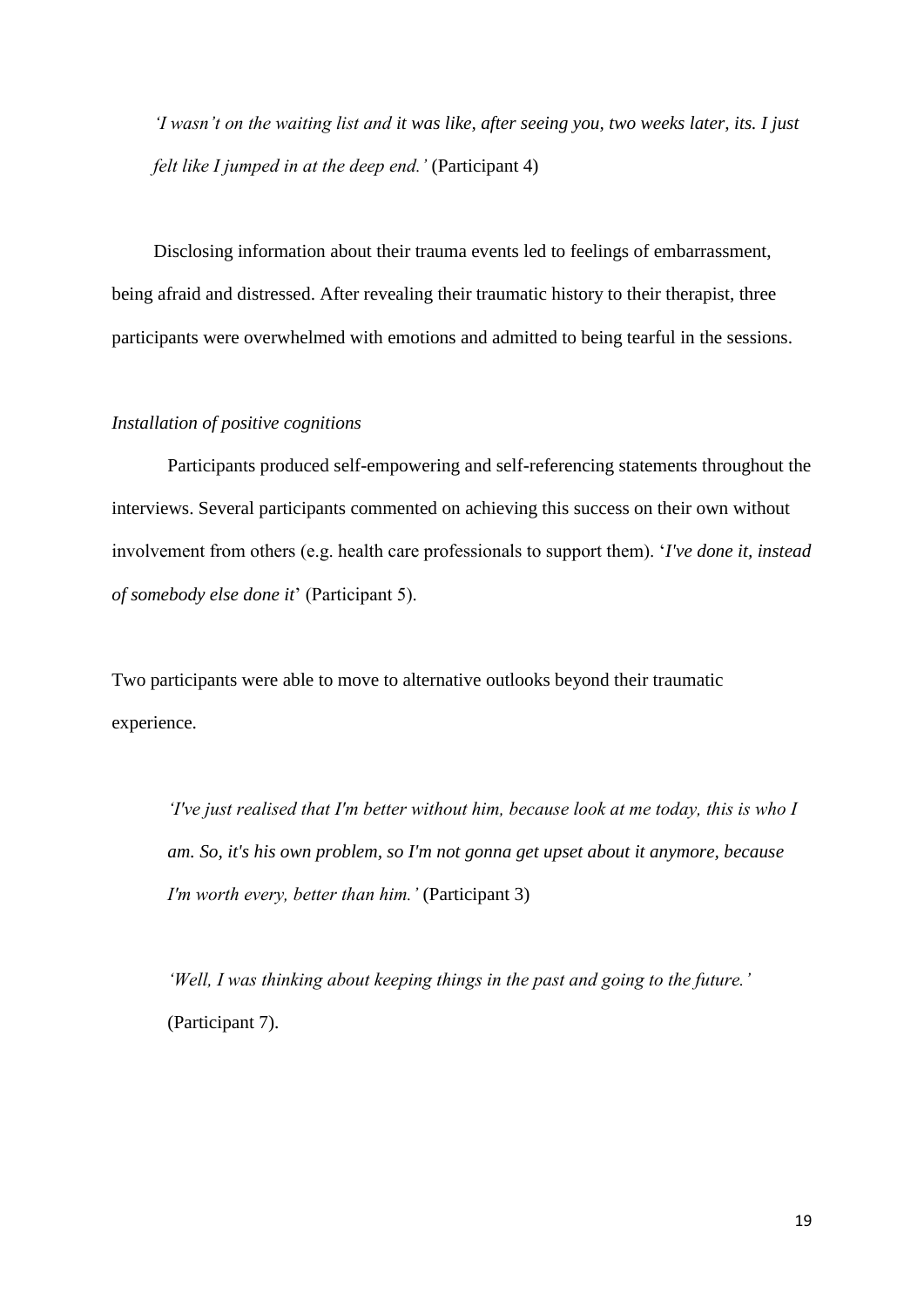## *Theme 3: Recommending EMDR and improving access to ID services*

This theme provided participants viewpoints' of EMDR as an acceptable treatment for PTSD, and their experiences and knowledge of accessing psychological services.

*EMDR as an acceptable treatment?*

Participants did identify positive changes after receiving therapy. Many commented on feeling relaxed and at ease with themselves.

*'I felt relaxed and happier….. I feel much better now than I was before I went to therapy*.' (Participant 7**)**

*'Yes, I did find it helpful. I was more relaxed, I felt more at ease*.' (Participant 2)

*'I could put my mind at ease about what's happened, in my lifetime.'* (Participant 5**)**

## *Access to psychological services*

Participants openly voiced several suggestions on improving access to psychological therapies for adults with ID. Many expressed wanting to gain access to extra health practitioners, such as psychologists, who specialise in working for people with disabilities. One participant commented on consulting with too many practitioners at the same stage. …. '*and not too many people to speak to in one shot. I'd rather have one to one, I feel more comfortable that way*' (Participant 1).

Adults with ID are less likely to self-refer and often rely on healthcare professionals to direct them to the appropriate service/s. This was evident through their experiences. Two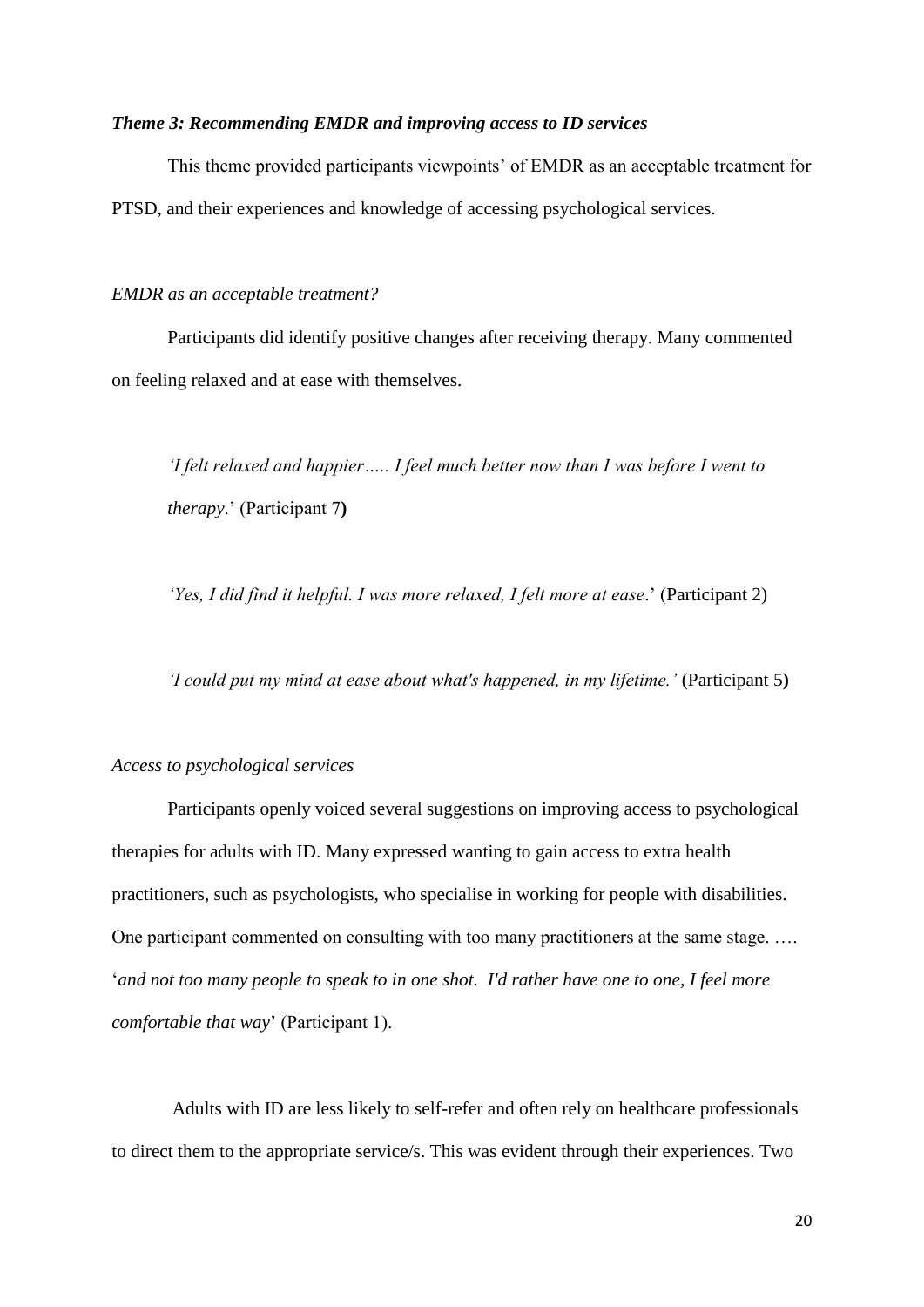participants expressed their knowledge and understanding of going to their GP for their first contact of gaining access to psychological therapies. Another participant had no understanding where to go for help "*I don't know what you could do'* (Participant 6) while another suggested that more information on variety of psychological therapies for ID should be available.

*'It would have helped eh, if my GP had mentioned something like this eh…. but eh, they, they never mention anything like this to me. I think they should advertise EMDR a bit more*.'(Participant 4).

Two participants expressed their appreciation about being given the opportunity to access EMDR therapy. One participant commented how she would recommend it to her peers. '*So it was lovely, just to get an experience, to go through that….. Because it's really different to before….. I would probably tell them this, and tell them the good news about this, it's brilliant, you should go for it*' (Participant 3).

#### **DISCUSSION**

We reported the results of the first ever randomised-feasibility trial on the effectiveness of EMDR + SC versus SC alone for DSM-5 PTSD in people with ID. Overall, results indicate that EMDR can be a useful intervention for people with ID and traumatic stress, particularly so for symptoms of general anxiety. With regard to PTSD symptoms, at 1 week post-treatment and three-month follow-up, a higher number of participants in the EMDR + SC group were diagnosis free compared to participants in the SC alone group. Qualitative findings supported the quantitative findings and reiterated that PTSD is a debilitating condition for people with ID. Qualitative findings also highlighted that although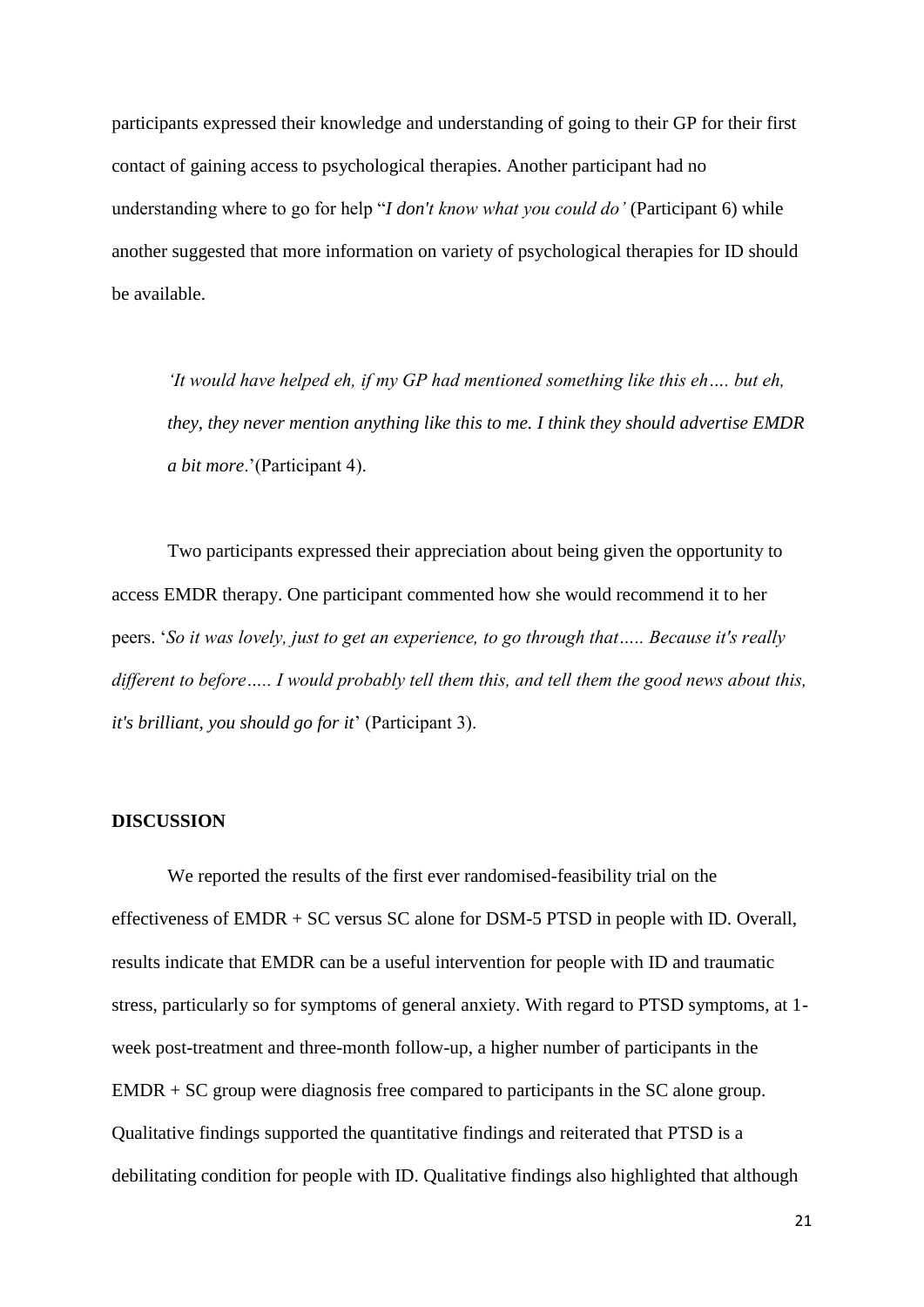the therapeutic process of EMDR can be challenging at times, this is an acceptable intervention for people with ID. However, it is also important to highlight that a level of abreaction is expected with ease of such emotions as therapy progresses. Unfortunately, these qualitative findings were not supported by the quantitative results where, although not statistically significant, a higher drop-out rate was observed in the EMDR group (20%) compared to the control group (7%). Nevertheless, it is important to note that higher dropout rates were observed in EMDR effectiveness studies in the general population. For example, drop-out rates were observed for the EMDR group (43.5%) in a study comparing EMDR versus another intervention for PTSD (Karatzias et al., 2011), as well as a study comparing EMDR versus TfCBT versus WL (e.g. 43% (Power et al., 2001)). Others such as Bradley, Greene , Russ, Dutra, Westen, (2005) and similarly with the present study have reported a mean drop-out rate of 21.1% across studies on psychological interventions for PTSD.

Unfortunately, we failed to collect information regarding treatment discontinuation but several mechanisms can be put in a place for a future trial to ensure successful recruitment and retention. For example, a range of patient information options can be available, such as symbolised information, easy read versions and audio options, or a short video demonstrating the delivery of EMDR and highlighting the range of options for undertaking the bilateral stimulation, such as alternating flashing lights, gentle tapping and sensory hearing bilateral stimulation. Prior to consent of potential participants, discussion with families and support workers at an early stage should be initiated in the recruitment process to ensure that issues such as transport to attend clinic appointments are addressed, allowing full participation in therapy. It might also be important to allow a family member or supporter to be present during therapy if required and with the consent of the participant to minimise distress associated with participation and to ensure that appropriate support is in

22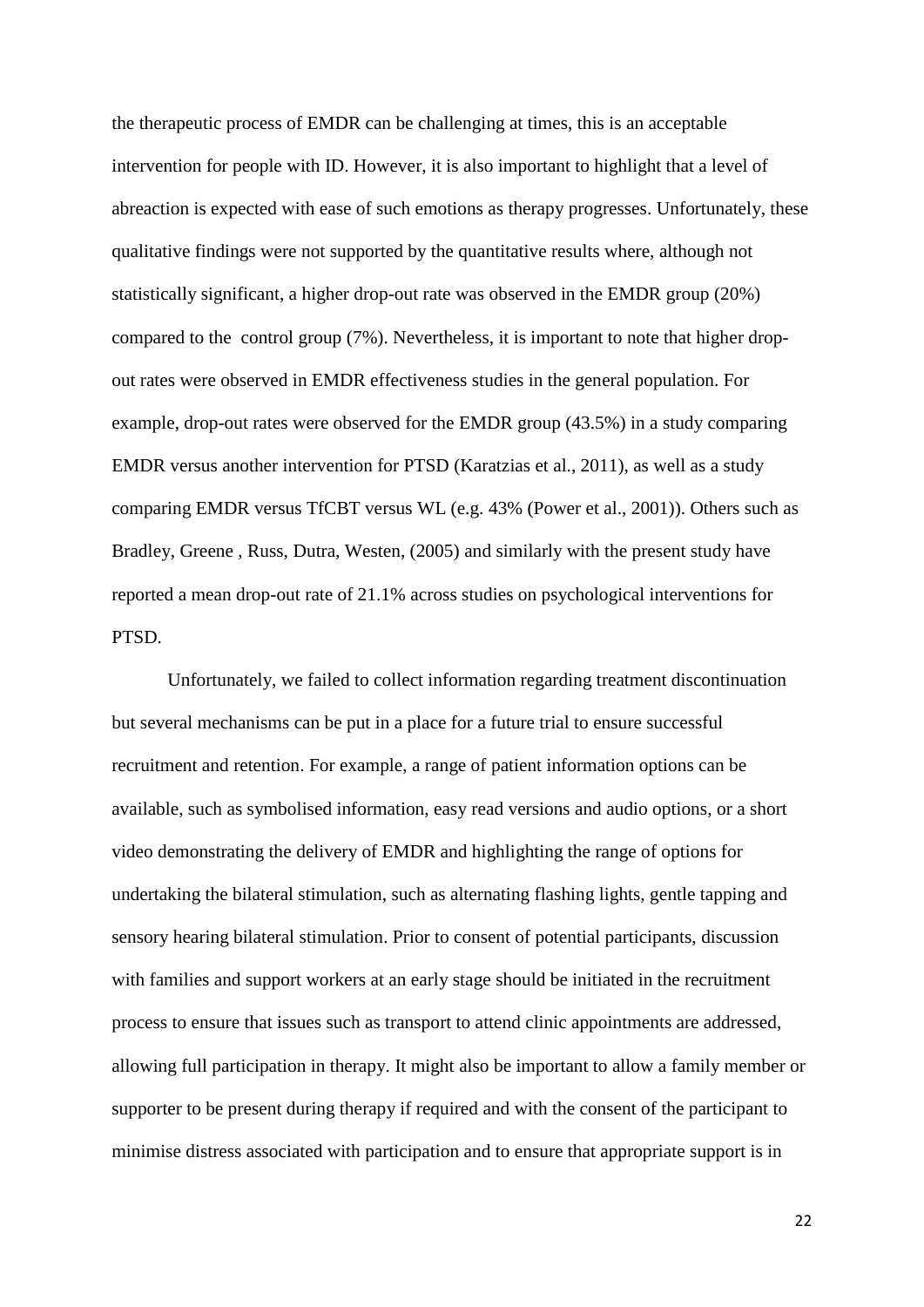place for participants during the therapeutic process. During therapy, It is also worthwhile to develop participant and carer information materials to cover the possibility of 'memory tracks' to help cope with recurring memories related to the trauma under treatment, and provide details on local support between therapy sessions. Finally, individual adjustments should also be made to allow those adults with intellectual disabilities who also present with physical health conditions, such as cerebral palsy and visual and hearing problems, to fully access the clinic area. In relation to retention in a subsequent randomised trial, it will be important to maintain period check-ins with participants groups to maximise retention at follow up.

Although not adequately powered, EMDR produced less favourable results than those reported in previous research on the effectiveness of EMDR for PTSD in the general population (e.g. Bisson & Andrew, 2005; Bisson et al., 2007; Bradley et al., 2005; Benish, Imel,Wampold, 2007) in the repeated measures analysis. Although, many results approximate significance (e.g. intrusion and reactivity), it was surprising that EMDR had no significant effects on traumatic stress over time coampred to SC alone. This may be due to the large drop–out rates in the present study, which have also resulted in a number of missing data. This coupled with the use of Last-Observation-Carried-Forward (LOCF) method employed for data imputation might have led to less favourable outcomes in the present study, and at the same time might have compromised the validity of our results. These results can also be explained by the nature of the instruments used to assess outcomes in the present study. Jowettt et al. (2016) have discussed that there is a paucity of suitable and validated instruments to assess traumatic stress in this ID population group. In the present study LEC, CTQ and PCL-5, although well tolerated by the participants, have not been validated in in the ID population. It might also be the case that considering that our sample was multiply traumatised, symptoms of ICD-11 Complex PTSD (CPTSD) (Karatzias et al., 2017) might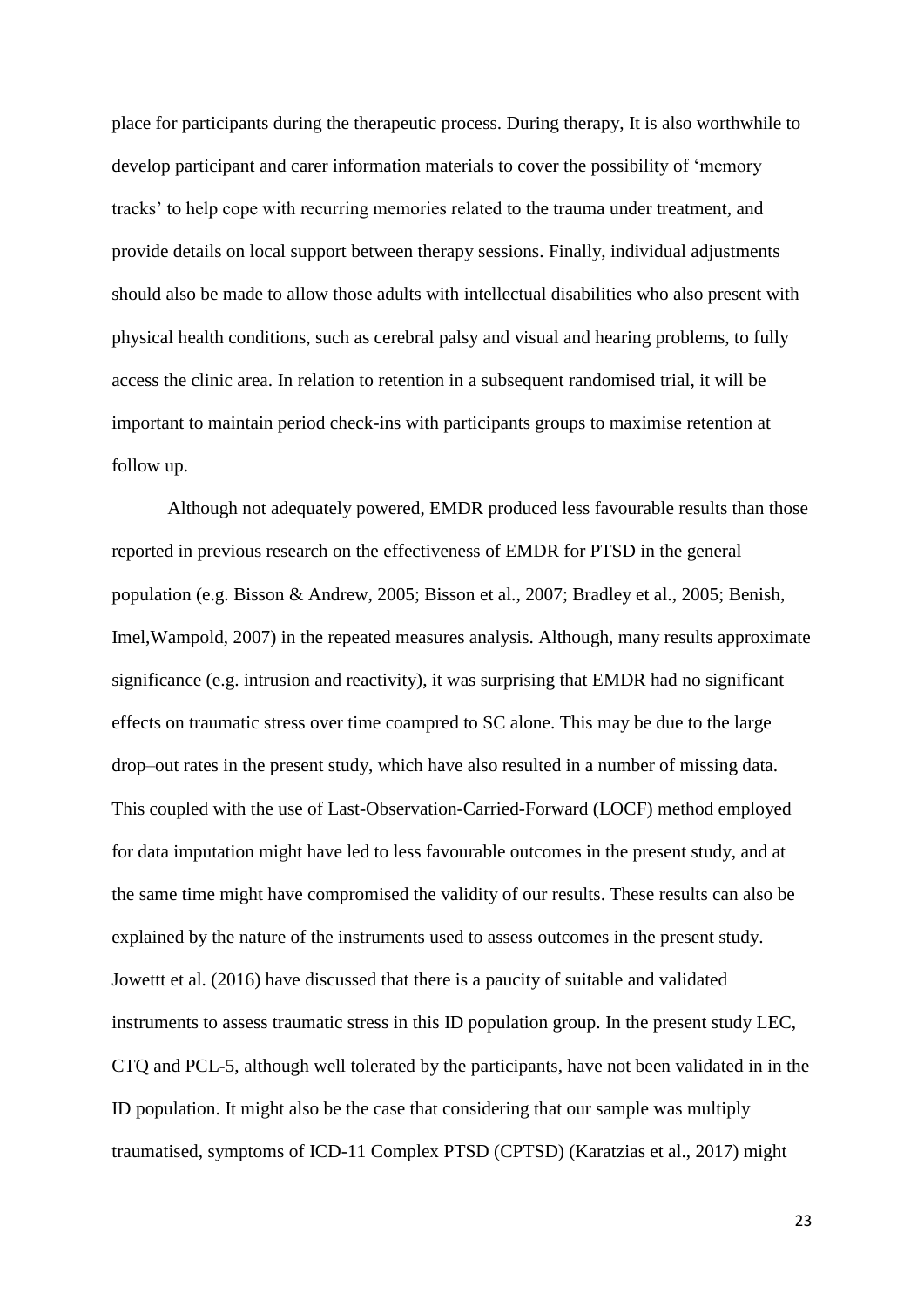have been present. There has been a debate in the literature whether exposure therapies like EMDR are suitable for people with CPTSD (Cloitre, 2015). Future research should explore the presence of CPTSD in people with IDs.

Further methodological weaknesses can be observed in the present study. Cell sizes were rather small in both groups although adequate measures of control (i.e. randomisation, blind assessments) were exercised. With regard to methodological limitations, the present study also lacked the inclusion of another intervention to compare EMDR against. In treatment outcome studies it is important to demonstrate that an intervention is better than no intervention (Stevens, Hynan & Allen, 2000), especially in PTSD which demonstrates high rates of natural recovery (Kessler, Sonnega, Bromet, Hughes & Nelson, 1995).

Notwithstanding its limitations, this is the first ever randomised-feasibility trial on the effectiveness of EMDR for PTSD in people with ID. Considering that the present study confirms that it is possible to identify and recruit adults with ID and PTSD, that the outcome measures are acceptable to the participants, that it is feasible and acceptable to deliver EMDR in this population group, and that EMDR is potentially effective especially for symptoms of anxiety, we strongly recommend a definitive and adequately powered trial on the effectiveness of EMDR in people with IDs.

## **REFERENCES**

Benish, S.G, Imel, Z.E., Wampold, B.E. (2007). The relative efficacy of bona fide psychotherapies for treating post-traumatic stress disorder: a meta-analysis of direct comparisons. *Clinical Psychology Review*, 28(5), 746-58. <https://doi.org/10.1016/j.cpr.2007.10.005>

Bernstein, D.P. & Fink, L. (1998). Childhood Trauma Questionnaire: A retrospective self report manual. TX: The Psychological Corporation, San Antonio.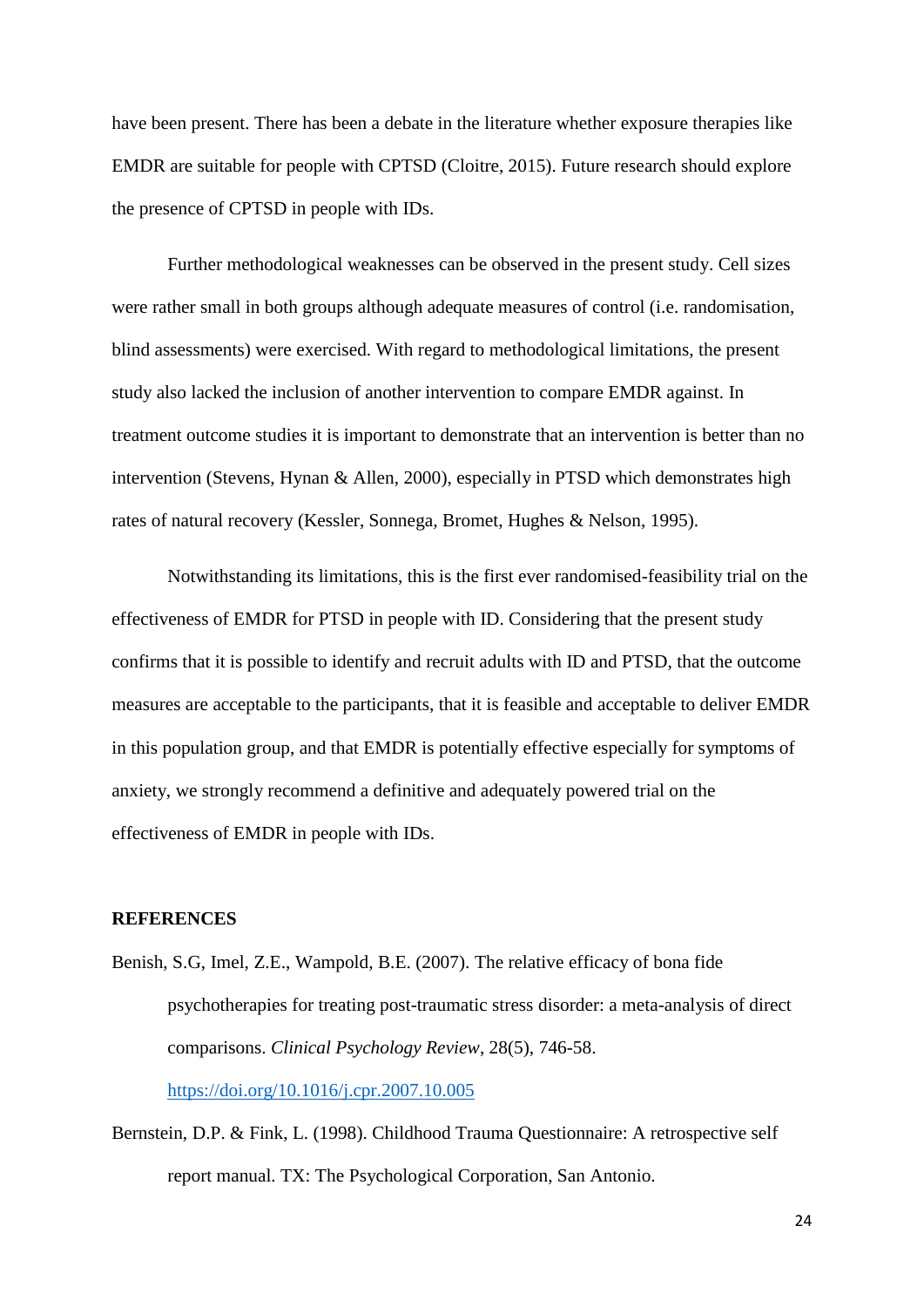- Bisson, J., Andrew, M. (2005). Psychological treatment of post-traumatic stress disorder (PTSD). *Cochrane Database of Systematic Reviews*, Apr 18; (2):CD003388.
- Bisson, J., Ehlers, A., Matthews, R., Pilling, S., Richards, D., Turner, S.(2007). Psychological treatments for chronic post-traumatic stress disorder. Systematic review and metaanalysis. *The British Journal of Psychiatry*, 190(2), 97-104. <https://doi:10.1192/bjp.bp.106.021402>
- Bovin, M.J., Marx, B.P., Weathers, F.W., Gallagher, M.W., Rodriguez, P., Schnurr, P.P, et al…. Terence, M. (2016). Psychometric Properties of the PTSD Checklist for Diagnostic and Statistical Manual of Mental Disorders-Fifth Edition (PCL-5) in veterans. *Psychological Assessment,* 28(11), 1379-1391.

<https://doi:10.1037/pas0000254>

- Bradley, R., Greene, J., Russ, E., Dutra, L., Westen D. (2005). A multidimensional metaanalysis of psychotherapy for PTSD. *American Journal of Psychiatry*, 162(2), 214– 227.<https://doi:10.1176/appi.ajp.162.2.214>
- Braun, V., Clarke, V. (2006).Using thematic analysis in psychology. *Qualitative Research in Psychology*, 3(2), 77-101. <http://dx.doi.org/10.1191/1478088706qp063oa>
- Breslau, N., Lucia, V.C., & Alvarado, G.F. (2006). Intelligence and other predisposing factors in exposure to trauma and posttraumatic stress disorder:a follow-up study at age 17 years. *Archives of General Psychiatry*, 63(11), 1238-1245. <https://doi:10.1001/archpsyc.63.11.1238>
- Brooks, M., Davies, S. & Twigg, E. (2013). A measure for feelings using inclusive research to develop a tool for evaluating psychological therapy (Clinical Outcomes in Routine Evaluation – Learning Disability). *British Journal of Learning Disability*, 41(4), 320- 329. doi: 10.1111/bld.12020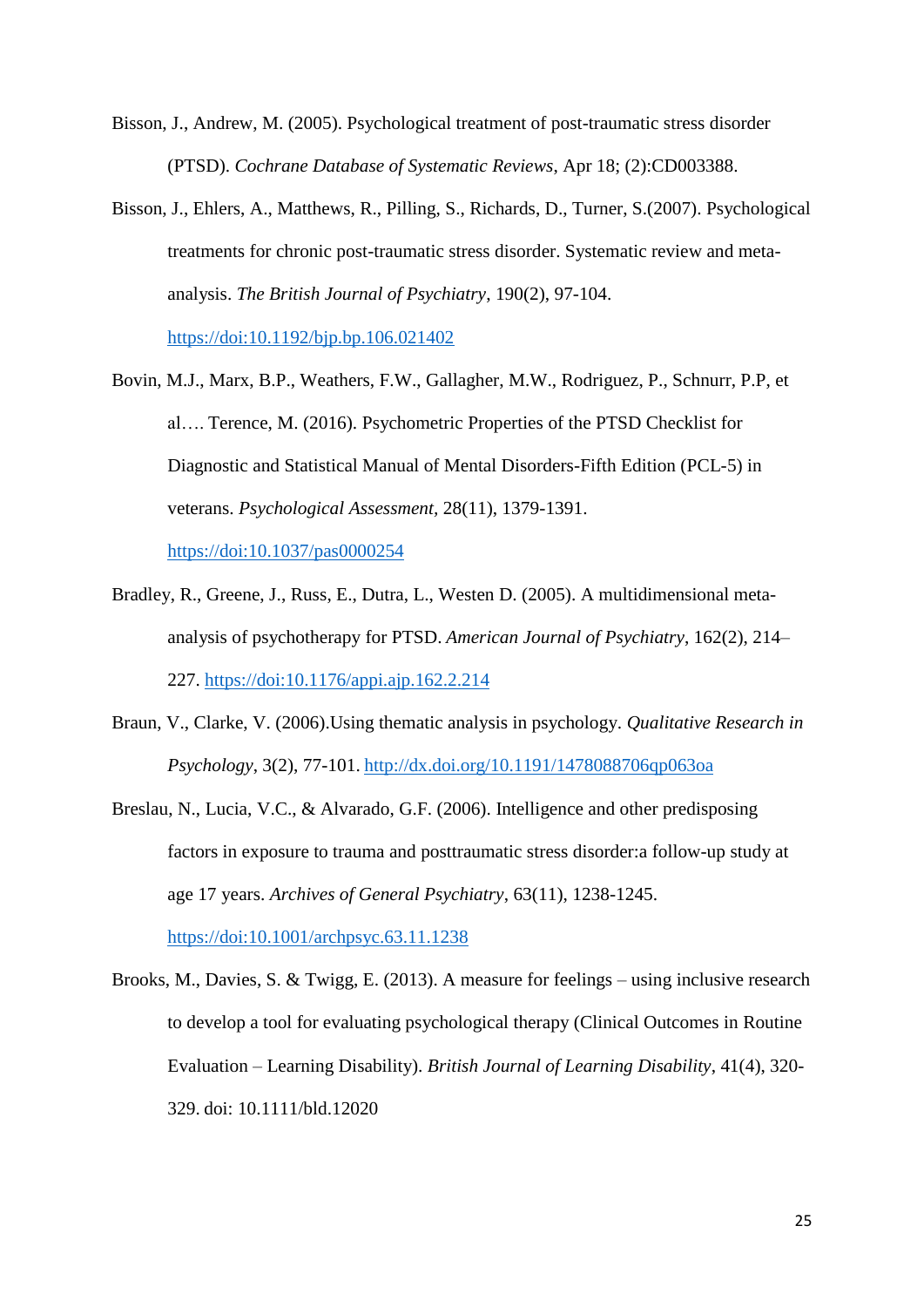Brown, S. M., Baker, C. N., & Wilcox, P. (2012). Risking connection trauma training: A pathway toward trauma-informed care in child congregate care settings. *Psychological Trauma: Theory, Research, Practice, and Policy*, 4(5), 507–514. <http://dx.doi.org/10.1037/a0025269>

Byrne, G. (2017). Prevalence and psychological sequelae of sexual abuse among individuals with an intellectual disability: A review of the recent literature. *Journal of Intellectual Disabilities*, 1–17. <https://doi.org/10.1177/1744629517698844>

Cloitre, M. (2015). The '"one size fits all"' approach to trauma treatment: Should we be satisfied? *European Journal of Psychotraumatology*, 6. <https://doi.org/10.3402/ejpt.v6.27344>

Cohen, J. (1988). *Statistical power analysis for the behavioural sciences* (2nd edition). Hillsdale, N.J: Erlbaum.

Cusack, K., Jonas, D.E., Forneris, C.A.,Wines, C., Sonis, J., Middleton, J.C. ….Gaynes, B.N. (2016). Psychological treatments for adults with posttraumatic stress disorder: A systematic review and meta-analysis. *Clinical Psychology Review*, 43, 128-41. <https://doi:10.1016/j.cpr.2015.10.003>

- Cuthill, F.M., Espie, C.A. & Cooper, S.A. (2003). Development and psychometric properties of the Glasgow Depression Scale for people with a Learning Disability. *The British Journal of Psychiatry,* 182(4), 347-353. <https://doi.org/10.1192/bjp.182.4.347>
- Follette, V., & Ruzek, J. (Eds.). (2006). Cognitive-behavioral therapies for trauma (2nd ed.). New York: Guilford Press.
- Gray, M.J., Litz, B.T., Hsu, J.L., Lombardo, T.W. (2004). The psychometric properties of the life events checklist. *Assessment,* 11(4), 330–341. <https://doi.org/10.1177/1073191104269954>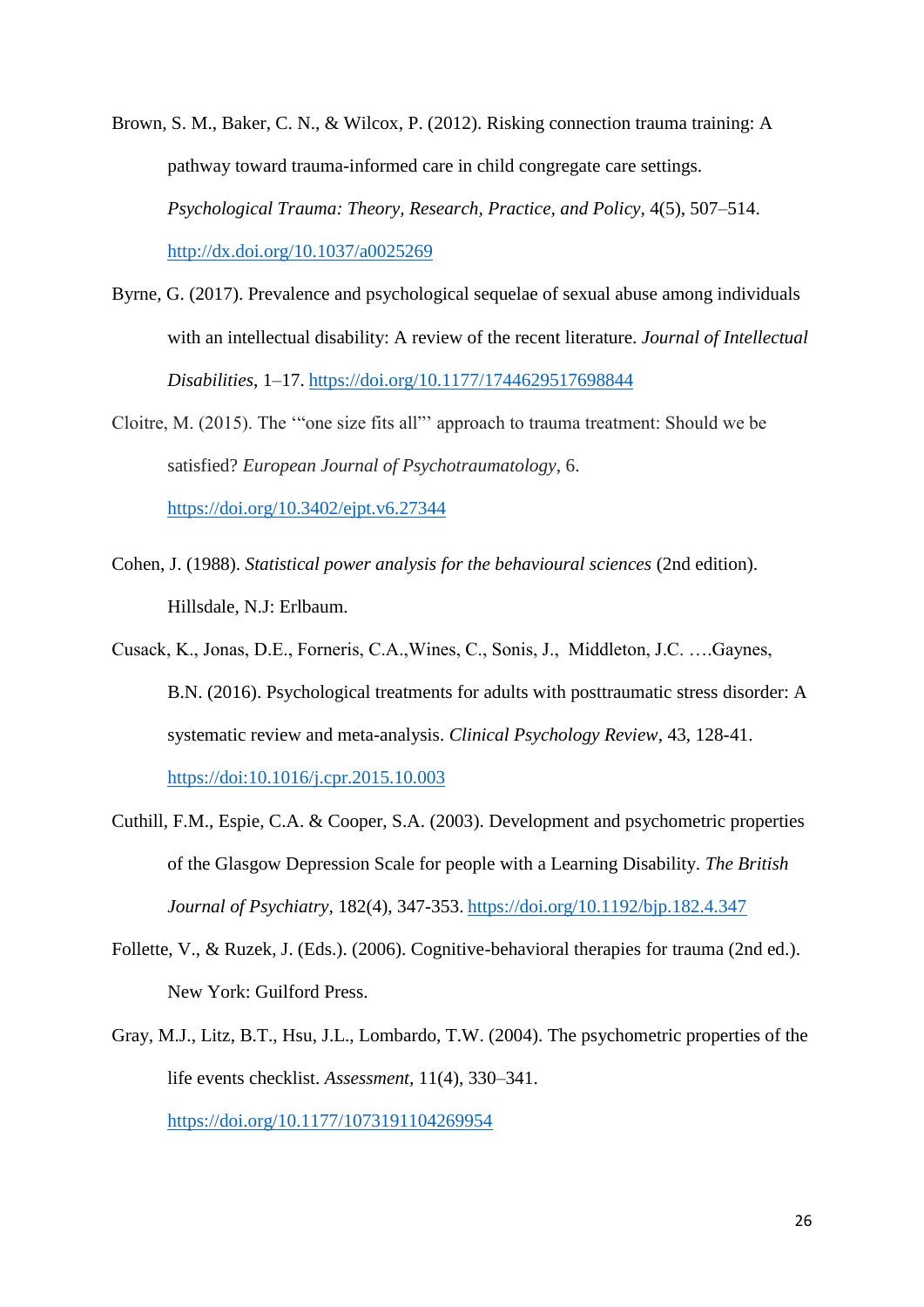- Hershkowitz, I., Lamb, M.E., & Horowitz, D. (2007). Victimization of children with disabilities. *American Journal of Orthopsychiatry*, 77(4), 629–635. <http://dx.doi.org/10.1037/0002-9432.77.4.629>
- Hulbert-Williams, L., Hastings, R., Owen, D.M., Burns, L., Day, J., Mulligan, J., Noone, S.J. (2014). Exposure to life events as a risk factor for psychological problems in adults with intellectual disabilities: a longitudinal design. *Journal of Intellectual Disability Research,* 58(1), 48-60. doi: 10.1111/jir.12050
- Jowett S., Karatzias T., Brown M., Grieve A., Paterson D., Walley, R. (2016). Eye movement desensitization and reprocessing (EMDR) for DSM-5 posttraumatic stress disorder (PTSD) in adults with intellectual disabilities: A case study review. *Psychological Trauma*, 8(6), 709-719. <http://dx.doi.org/10.1037/tra0000101>
- Karatzias, T., Power, K., Brown, K., McGoldrick, T., Begum, M., Young, J. ….Adams, S. (2011). A controlled comparison of the effectiveness and efficiency of two psychological therapies for posttraumatic stress disorder: eye movement desensitization and reprocessing vs. emotional freedom techniques. *Journal of Nervous and Mental Disease*, 199(6),372-378. doi:10.1097/NMD.0b013e31821cd262
- Karatzias, T., Shevlin, M., Fyvie, C., Hyland, P., Efthimiadou, E., Wilson, D.,……Cloitre, M. (2017). Evidence of distinct profiles of posttraumatic stress disorder (PTSD) and complex posttraumatic stress disorder (CPTSD) based on the new ICD-11 Trauma Questionnaire (ICD-TQ). *Journal of Affective Disorders, 207,* 181-187.
- Kessler, R.C., Sonnega, A., Bromet, E., Hughes, M., Nelson, C.B. (1995). Posttraumatic stress disorder in the National Comorbidity Survey. *Archives of General Psychiatry*, 52 (12), 1048–1060. <http://dx.doi.org/10.1001/archpsyc.1995.03950240066012>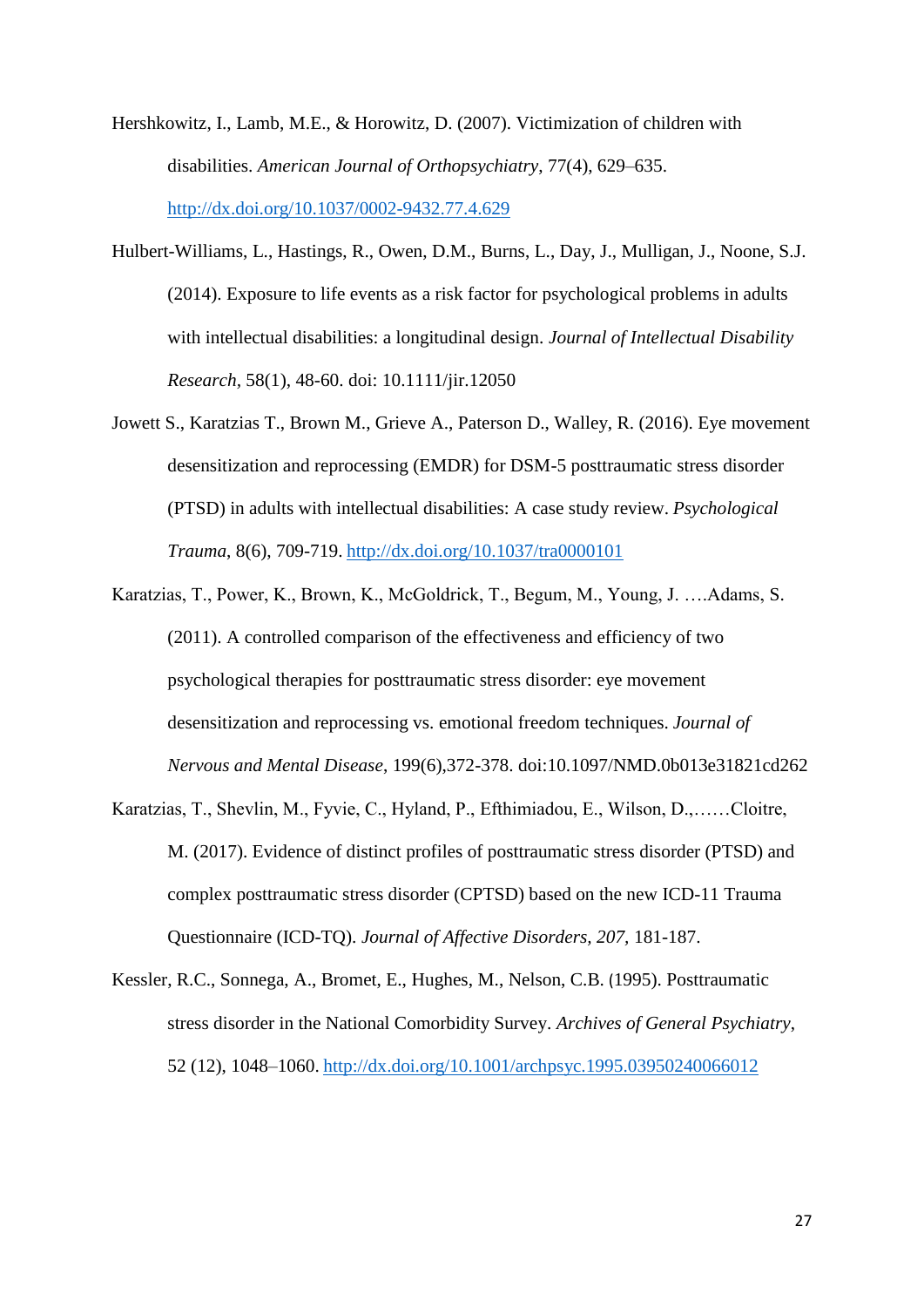- Marshall, K., Coiffait, F.-M., & Willoughby-Booth, S. (2013). Assessing distress in people with intellectual disabilities. *Learning Disability Practice*, 16(3), 26–30. <https://doi.org/10.7748/ldp2013.04.16.3.26.e1426>
- Marshall, K. & Willoughby-Booth, S. (2007). Modifying the Clinical Outcomes in Routine Evaluation measure for use with people who have a learning disability. *British Journal of Learning Disabilities,* 35(2), 107–112. doi:10.1111/j.1468-3156.2006.00422.x
- Mevissen, L., Didden, R., Korzilius, H., de Jongh, A. (2016). Assessing posttraumatic stress disorder in children with mild to borderline intellectual disabilities. *European Journal of Psychotraumatology*, 7:10.3402/ejpt.v7.29786. doi:10.3402/ejpt.v7.29786
- Mevissen, L., & de Jongh, A. (2010). PTSD and its treatment in people with intellectual disabilities. A review of the literature. *Clinical Psychology Review*, 30 (3), 308-316. <http://dx.doi.org/10.1016/j.cpr.2009.12.005>
- Mindham, J. & Espie, C.A. (2003). Glasgow Anxiety Scale for people with an Intellectual Disability (GAS-ID): development and psychometric properties of a new measure for use with people with mild intellectual disability. *Journal of intellectual disabilities research,* 47(1), 22-30. doi:10.1046/j.1365-2788.2003.00457.x
- Power, K. G., McGoldrick, T., Brown, K., Buchanan, R., Sharp, D., Swanson, V., & Karatzias, A. (2002). A controlled comparison of eye movement desensitisation and reprocessing versus exposure plus cognitive restructuring, versus waiting list in the treatment of posttraumatic stress disorder. *Journal of Clinical Psychology and Psychotherapy*, 9(5), 299-318. doi: 10.1002/cpp.341
- Scotti, J.R., Stevens, S.B., Jacoby, V.M., Bracken, M.R., Freed, R., Schmidt, E. (2012). Trauma in people with intellectual and developmental disabilities: Reactions of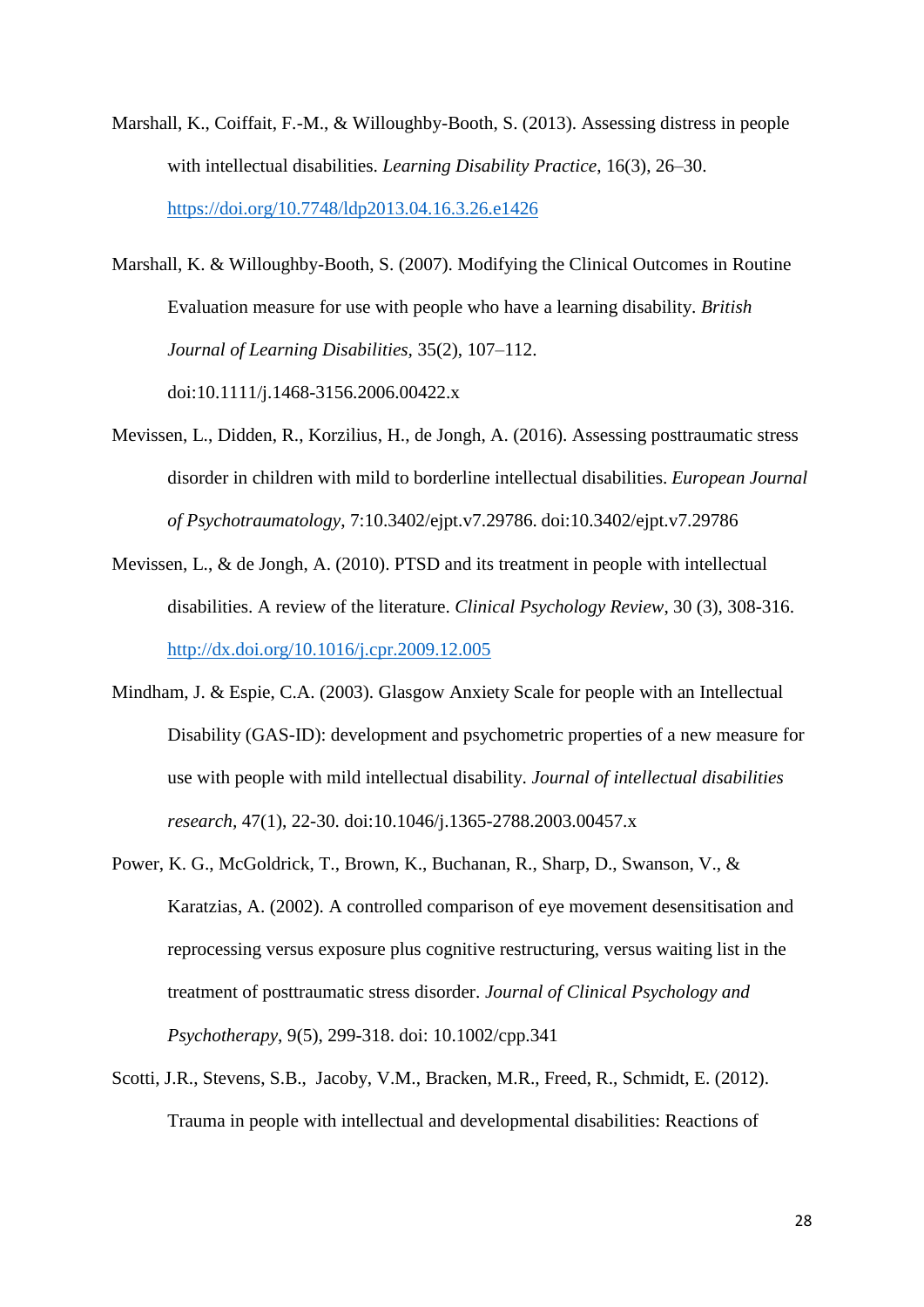parents and caregivers to research participation. *Intellectual and Developmental Disabilities,* 50(3), 199–206. doi: 10.1352/1934-9556-50.3.199.

- Shapiro, F. (1989). Efficacy of the eye-movement desensitization procedure in the treatment of traumatic memories. *Journal of Traumatic Stress*. 2:199Y223.
- Shapiro, F. (2001). *Eye-movement desensitization and reprocessing: basic principles, protocols and procedures.* (2nd ed.). New York: Guilford.
- Shapiro, F. (Ed.) (2002). *EMDR as an Integrative Psychotherapy Approach: Experts of Diverse Orientations Explore the Paradigm Prism*. Washington: APA.
- Soylu, N., Alpaslan, A.H., Ayaz, M., Esenyel, S., Oruç, M. (2013). Psychiatric disorders and characteristics of abuse in sexually abused children and adolescents with and without intellectual disabilities. *Research in Developmental Disabilities,* 34(12), 4334– 4342. doi: [10.1016/j.ridd.2013.09.010](https://doi.org/10.1016/j.ridd.2013.09.010)
- Stevens, M.T., Hynan, M., Allen, M. (2002). A meta-analysis of common factor and specific treatment effects across the outcome domains of the phase model of psychotherapy. *Clinical Psychology: Science and Practice*, 7(3), 273-290. doi:10.1093/clipsy.7.3.273
- Tomasulo, D.J. & Razza, N.J. (2007). Posttraumatic Stress Disorder. In:Diagnostic Manual-Intellectual Disability (DM-ID): A textbook of diagnosis of mental disorders in persons with intellectual disability (eds R. Fletcher, E., Loschen, C., Stavrakaki, & M., First). pp. 365-378. NADD Press, Kingston, NY
- Weathers, F.W., Blake, D.D., Schnurr, P.P., Kaloupek, D.G., Marx, B.P., & Keane, T.M. (2013). The Life Events Checklist for DSM-5 (LEC-5). Available from <http://www.ptsd.va.gov/>
- Wigham, S., Taylor, J.L., Hatton, C. (2013).A prospective study of the relationship between adverse life events and trauma in adults with mild to moderate intellectual disabilities.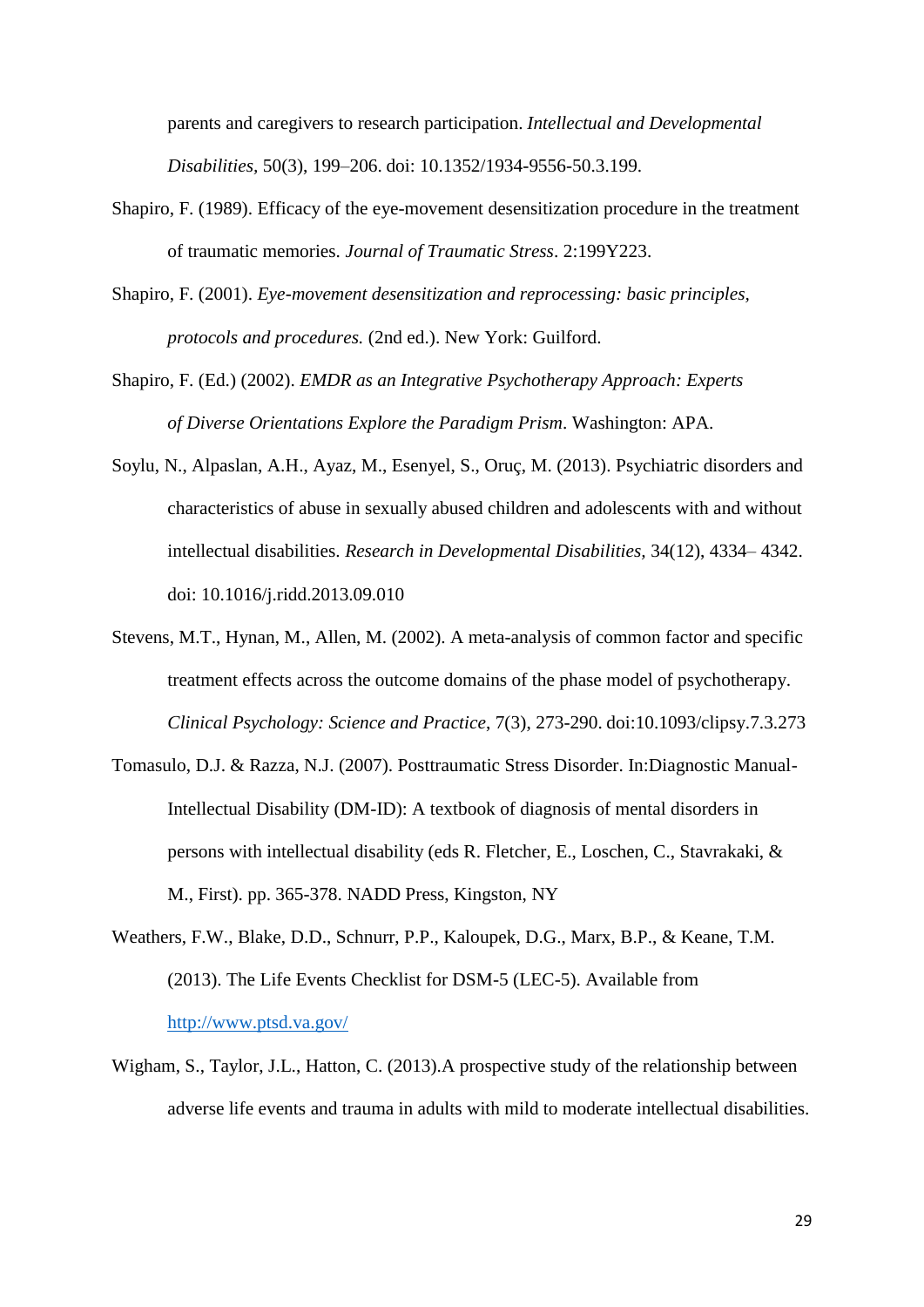*Journal of Intellectual Disability Research* , 58(12), 1131–1140.

doi:10.1111/jir.12107

Wolpe, J. (1990) .The practice of behavior therapy (4th ed). New York: Pergamon Press.

Van der Kolk, B. A., McFarlane, A. C., & Weisaeth , L. (1996). *Traumatic stress: The effects of overwhelming experience on mind, body, and society*. New York: Guilford Press.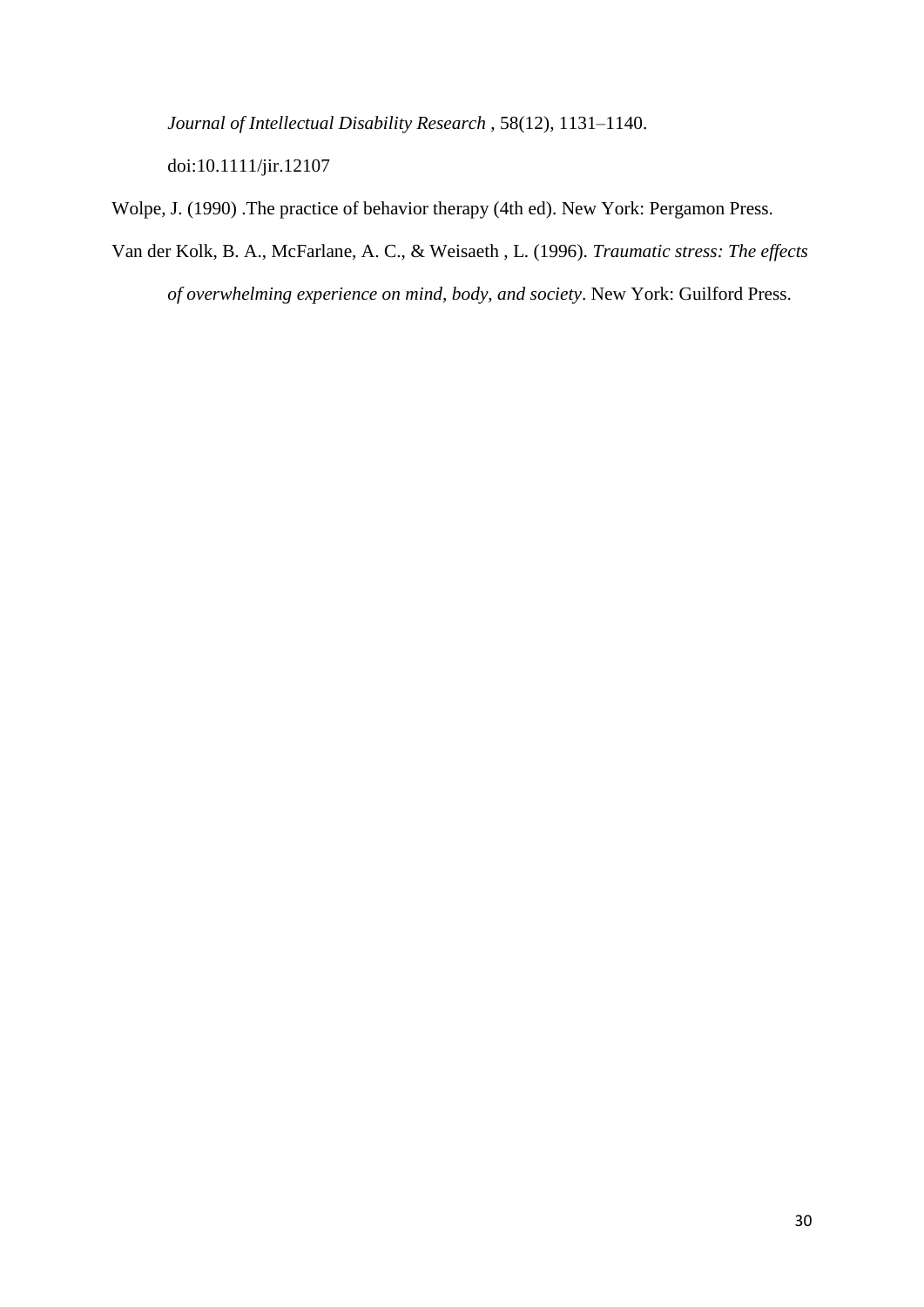| <b>Topic</b>                                                                                                                                                                                          | <b>Example Questions</b>                                                                                                                                                                                                                                      |
|-------------------------------------------------------------------------------------------------------------------------------------------------------------------------------------------------------|---------------------------------------------------------------------------------------------------------------------------------------------------------------------------------------------------------------------------------------------------------------|
| Access to psychological services                                                                                                                                                                      | How do you think people who have been through difficult life<br>events should be best helped in psychological services within<br>NHS or voluntary sector services?                                                                                            |
| Positive and negative aspects of<br>participating in the programme.                                                                                                                                   | Did you find the treatment helpful? In what way? Why? Why not?<br>•How was EMDR/the treatment explained to you by Dr?<br>•How would you have felt if you had been put on a waiting list?<br>. What do you remember about the first appointment/meeting<br>Dr? |
| Perceived changes / improvements in<br>symptoms and day-to-day function and<br>general outlook resulting from<br>participating in the programme. Factors<br>that enabled / inhibited positive change. | Was anything difficult about having the treatment sessions?                                                                                                                                                                                                   |
| Suggestions for improving the layout<br>and format of the sessions.                                                                                                                                   | Can you think of anything good about having the treatment<br>sessions? What?                                                                                                                                                                                  |
| Further information and support needs.                                                                                                                                                                | What do you think could be done to make the treatment<br>programme better?                                                                                                                                                                                    |

# **Table 1. Key questions and examples of prompting questions from interviews**.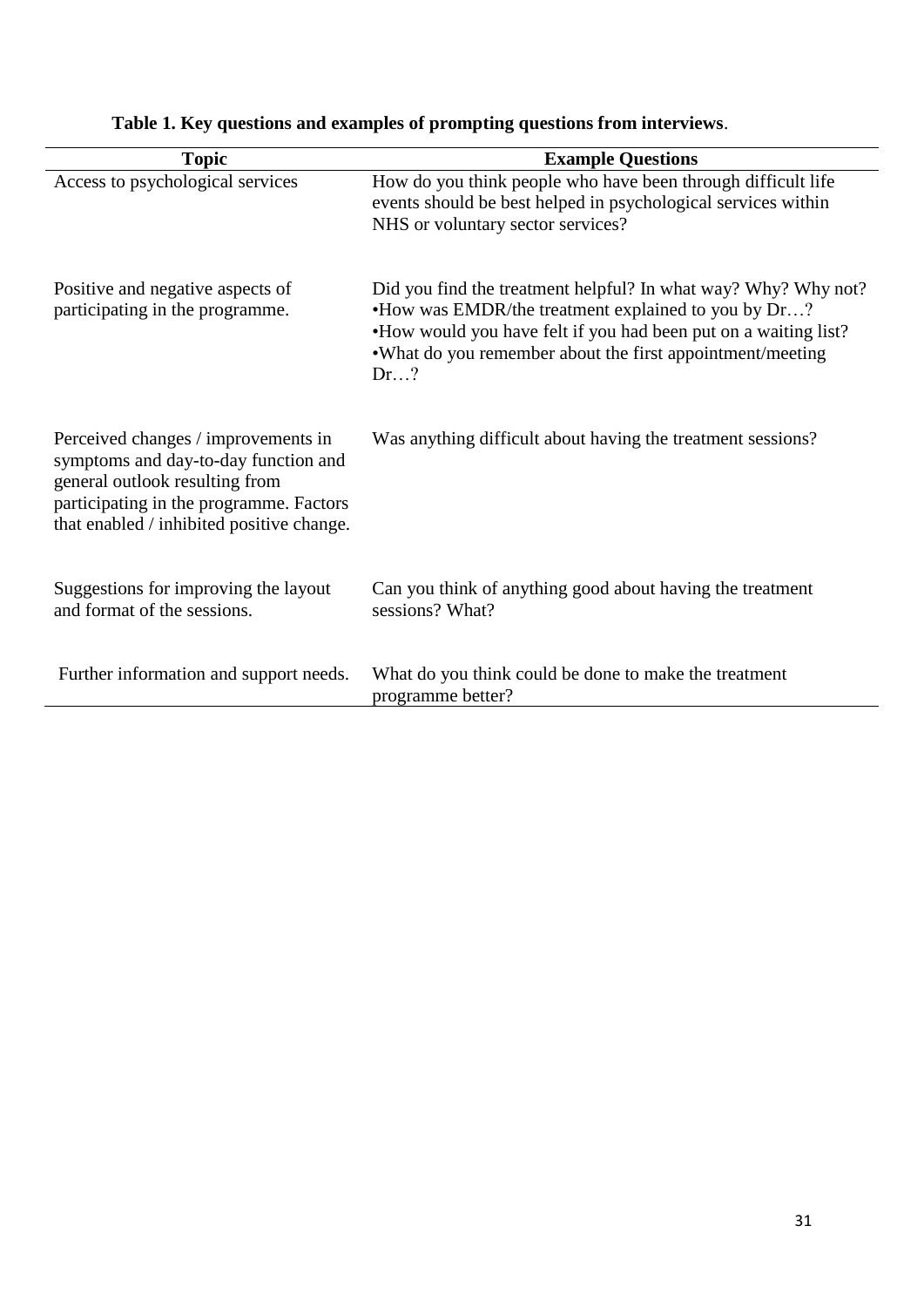|                                | <b>Level/Units</b>              | $EMDR + SC$<br>$(n=15)$<br>Mean (SD) or<br>$n\ (\%)$ | <b>SC</b><br>$(n=14)$<br>Mean (SD) or<br>$n\ (\%)$ | Comparison<br>$\chi^2$ (df), p |
|--------------------------------|---------------------------------|------------------------------------------------------|----------------------------------------------------|--------------------------------|
| Age                            |                                 | 42(11.3)                                             | 42(12.1)                                           | $t=221(27),827$                |
| Gender                         | Male<br>Female                  | 6(40.0)<br>9(60.0)                                   | 5(35.7)<br>9(64.3)                                 | .000(1), 1.000                 |
| <b>Living Arrangements</b>     | Independent<br>Supported living | 4(26.7)<br>11(73.3)                                  | 3(21.4)<br>11(78.6)                                | $.843(2)$ , .656               |
| Education                      | Secondary<br>FE College         | 11(73.3)<br>4(26.7)                                  | 11(78.6)<br>3(21.4)                                | .000(1), 1.000                 |
| <b>Psychotropic Medication</b> | Yes<br>N <sub>o</sub>           | 13(86.7)<br>2(13.3)                                  | 12(85.7)<br>2(13.3)                                | .000(1), 1.000                 |
| <b>ID</b> Level                | Mild<br>Moderate                | 13(86.7)<br>2(13.3)                                  | 11(78.6)<br>3(21.4)                                | .000(1), 1.000                 |
| Co-morbidity                   | Yes<br>N <sub>o</sub>           | 12(80.0)<br>3(20.0)                                  | 7(50.0)<br>7(50.0)                                 | 1.71(1), .191                  |

# **Table 2. Demographic and Trauma Characteristics by Group**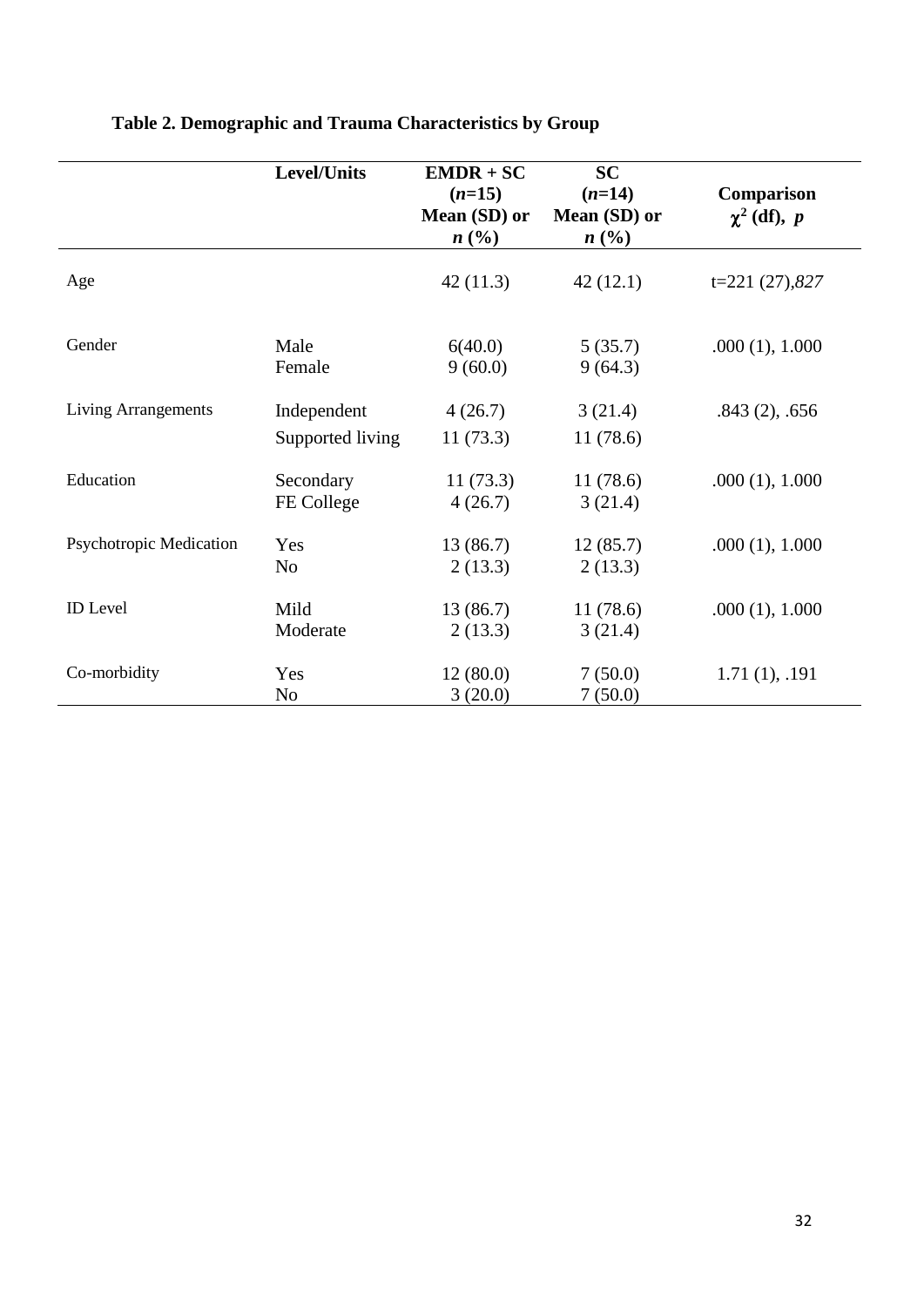| <b>Measure</b>                   | Group       | <b>Pre-treatment</b> | <b>Post</b> - treatment | <b>Follow-up</b> |
|----------------------------------|-------------|----------------------|-------------------------|------------------|
| <b>CORE-LD</b>                   |             |                      |                         |                  |
| Functioning                      | $EMDR + SC$ | 4.57(2.50)           | 4.36(2.98)              | 3.93(3.22)       |
|                                  | <b>SC</b>   | 5.07(2.43)           | 4.07(2.27)              | 4.43(2.68)       |
| Problems                         | $EMDR + SC$ | 11.36(4.72)          | 8.86(4.11)              | 9.36(5.23)       |
|                                  | <b>SC</b>   | 12.29(3.45)          | 10.14(4.57)             | 8.93 (4.27)      |
| Risk                             | $EMDR + SC$ | 2.15(2.10)           | 1.69(2.21)              | 1.77(2.10)       |
|                                  | <b>SC</b>   | 1.31(1.44)           | 0.85(1.14)              | 0.54(0.78)       |
| Social                           | $EMDR + SC$ | 6.50(2.47)           | 4.79(2.42)              | 4.50(3.11)       |
|                                  | <b>SC</b>   | 6.43(1.99)           | 5.86(2.69)              | 5.00(2.75)       |
| Wellbeing                        | $EMDR + SC$ | 3.14(1.23)           | 2.36(2.02)              | 2.79(1.76)       |
|                                  | <b>SC</b>   | 3.64(1.15)           | 3.00(1.57)              | 2.50(1.45)       |
| Total                            | $EMDR + SC$ | 27.79 (10.50)        | 22.00 (11.86)           | 22.43 (13.89)    |
|                                  | <b>SC</b>   | 28.71 (8.14)         | 24.07 (10.51)           | 21.50(10.55)     |
|                                  |             |                      |                         |                  |
| <b>PCL-5</b>                     |             |                      |                         |                  |
| Intrusion                        | $EMDR + SC$ | 15.07(3.97)          | 8.36(6.22)              | 9.36(5.71)       |
|                                  | <b>SC</b>   | 12.36(5.05)          | 9.93(5.16)              | 10.50(5.36)      |
| Avoidance                        | $EMDR + SC$ | 4.57(1.10)           | 2.93(2.40)              | 3.00(1.76)       |
|                                  | <b>SC</b>   | 5.36(1.60)           | 4.71(1.94)              | 4.21(2.23)       |
| Cognitive and mood change        | $EMDR + SC$ | 16.00(6.16)          | 9.29(6.86)              | 10.14(7.14)      |
|                                  | <b>SC</b>   | 14.71 (6.44)         | 9.29(4.80)              | 10.21(4.25)      |
| Arousal and reactivity           | $EMDR + SC$ | 13.64(5.12)          | 7.93(5.72)              | 8.86 (4.88)      |
|                                  | <b>SC</b>   | 12.71 (4.92)         | 10.64(5.05)             | 11.00(4.46)      |
| Total                            | $EMDR + SC$ | 49.29 (12.66)        | 28.50 (18.77)           | 31.14 (16.38)    |
|                                  | <b>SC</b>   | 45.14 (13.31)        | 35.14 (13.00)           | 36.43 (13.83)    |
|                                  |             |                      |                         |                  |
| <b>GAS</b>                       |             |                      |                         |                  |
| Behavioural (specific fear)      | $EMDR + SC$ | 8.36 (2.90)          | 7.29(3.07)              | 7.50(3.03)       |
|                                  | <b>SC</b>   | 6.64(3.65)           | 6.57(2.77)              | 6.57(2.82)       |
| Somatic (physiological symptoms) | $EMDR + SC$ | 10.50(3.41)          | 8.14(4.01)              | 8.57(3.50)       |
|                                  | <b>SC</b>   | 9.71(3.41)           | 8.93 (2.24)             | 8.86 (1.79)      |
| Cognitive (worries)              | $EMDR + SC$ | 13.43(3.13)          | 11.36(4.43)             | 11.07(5.00)      |
|                                  | <b>SC</b>   | 12.50(3.67)          | 11.57(3.39)             | 12.36(3.91)      |
| Total                            | $EMDR + SC$ | 32.29 (6.84)         | 26.93 (9.40)            | 26.00 (10.62)    |
|                                  | <b>SC</b>   | 28.86 (9.01)         | 26.93 (7.24)            | 27.79 (7.10)     |
|                                  |             |                      |                         |                  |
| <b>GDS</b>                       | $EMDR + SC$ | 17.86(7.61)          | 13.50(8.51)             | 15.50(8.65)      |
|                                  | <b>SC</b>   | 18.14(5.19)          | 16.21(7.17)             | 15.21 (6.78)     |

# **Table 3. Pre-treatment, Post-treatment and Follow-Up Means (SDs) of Outcome Measures.**

Note: EMDR: eye movement desensitization and reprocessing; SC: standard care, PCL-5: Post-Traumatic Stress Disorder Checklist; CORE – LD:Clinical Outcomes in Routine Evaluation – Learning Disability GAS-ID: The Glasgow Anxiety Scale for people with a Learning Disability Scale; GDS-LD :The Glasgow Depression Scale for people with a Learning Disability Scale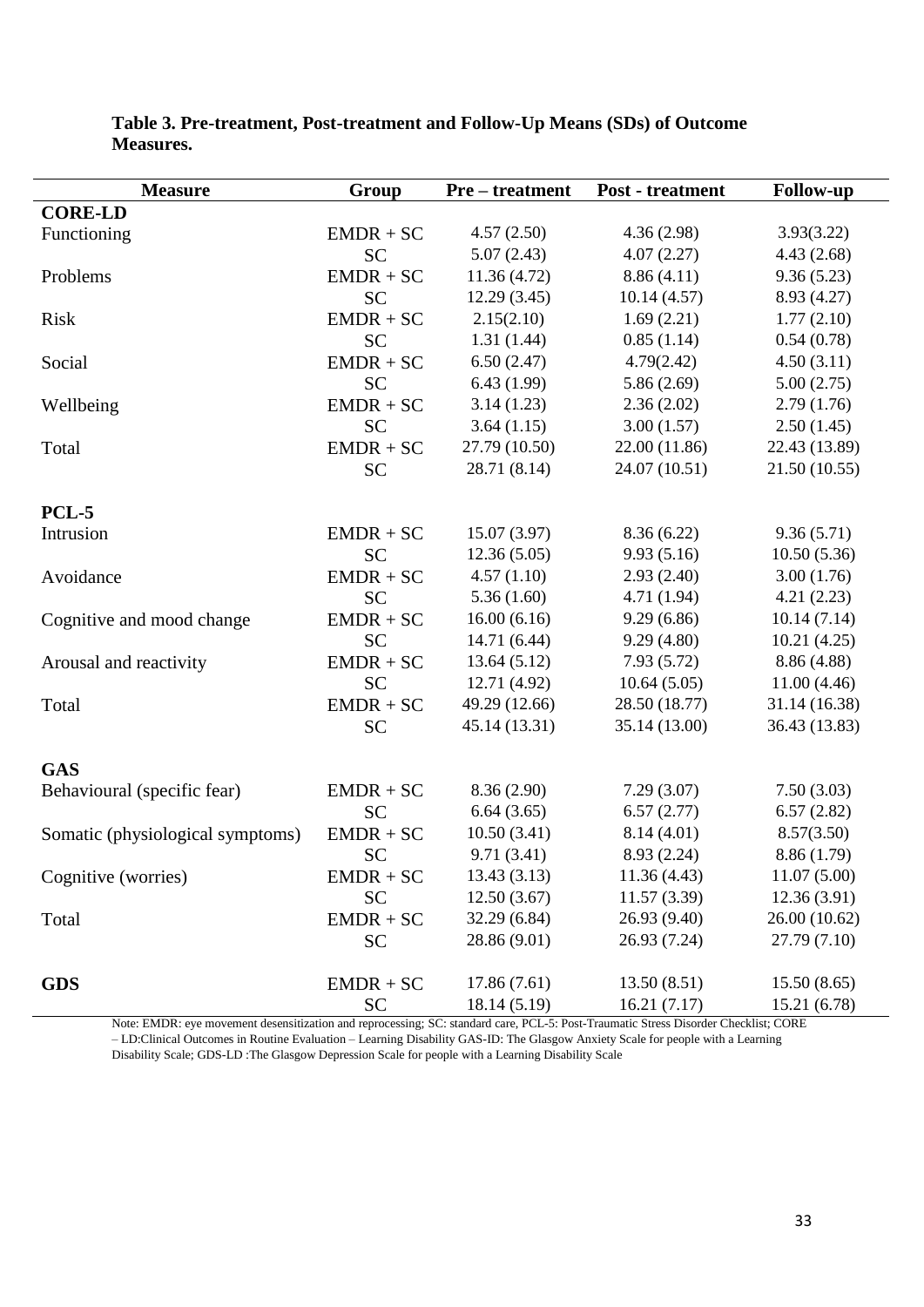|                                  | <b>Time</b>             |          |                  |          | Group         |                  |                  | <b>Time x Group</b> |                      |      |                  |          |
|----------------------------------|-------------------------|----------|------------------|----------|---------------|------------------|------------------|---------------------|----------------------|------|------------------|----------|
|                                  | $\sqrt{df}$ , df error) | $\cal F$ | $\boldsymbol{p}$ | $\eta^2$ | df, df error) | $\boldsymbol{F}$ | $\boldsymbol{p}$ | $\eta^2$            | $\int df, df$ error) | F    | $\boldsymbol{p}$ | $\eta^2$ |
| <b>CORE-LD</b>                   |                         |          |                  |          |               |                  |                  |                     |                      |      |                  |          |
| Functioning                      | (2,26)                  | 2.94     | .071             | .18      | (1,13)        | 0.14             | .713             | .01                 | (2,26)               | 0.92 | .412             | .06      |
| Problems                         | (2,26)                  | 7.58     | .003             | .37      | (1,13)        | 0.25             | .628             | .02                 | (1,18)               | 1.01 | .356             | .07      |
| Risk                             | (2, 24)                 | 3.84     | .036             | .24      | (1,12)        | 5.19             | .042             | .30                 | (2,24)               | 0.48 | .625             | .04      |
| Social                           | (2,26)                  | 7.24     | .003             | .36      | (1,13)        | 1.01             | .333             | .07                 | (2,26)               | 0.80 | .459             | .06      |
| Wellbeing                        | (2,26)                  | 4.21     | .026             | .24      | (1,13)        | 0.47             | .507             | .04                 | (2,26)               | 3.07 | .064             | .19      |
| Total                            | (2,26)                  | 9.64     | .001             | .43      | (1,13)        | 0.07             | .800             | .01                 | (1,17)               | 0.98 | .389             | .07      |
| <b>PCL-5</b>                     |                         |          |                  |          |               |                  |                  |                     |                      |      |                  |          |
| Intrusion                        | (1,17)                  | 15.83    | .000             | .55      | (1,13)        | 0.00             | 1.00             | .00                 | (1,18)               | 3.68 | .059             | .22      |
| Avoidance                        | (2,26)                  | 5.55     | .010             | .30      | (1,13)        | 7.40             | .017             | .36                 | (2,26)               | 0.46 | .634             | .03      |
| Cognitive and mood change        | (1,16)                  | 26.86    | .000             | .67      | (1,13)        | 0.05             | .823             | .00                 | (1,17)               | 0.26 | .687             | .02      |
| Arousal and reactivity           | (2,26)                  | 17.11    | .000             | .57      | (1,13)        | 0.64             | .437             | .05                 | (2,26)               | 2.86 | .075             | .18      |
| Total                            | (1,18)                  | 32.10    | .000             | .71      | (1,13)        | 0.31             | .589             | .02                 | (1,18)               | 2.67 | .110             | .17      |
| <b>GAS-ID</b>                    |                         |          |                  |          |               |                  |                  |                     |                      |      |                  |          |
| Behavioural (specific fears)     | (2,26)                  | 1.75     | .195             | .12      | (1,13)        | 1.14             | .306             | .08                 | (2,26)               | 1.21 | .315             | .09      |
| Somatic (physiological symptoms) | (2,26)                  | 5.49     | .010             | .30      | (1,13)        | 0.10             | .928             | .00                 | (2,26)               | 1.14 | .334             | .08      |
| Cognitive (worries)              | (2,26)                  | 2.27     | .124             | .15      | (1,13)        | 0.03             | .870             | .00                 | (2,26)               | 1.40 | .265             | .10      |
| Total                            | (2,26)                  | 6.10     | .007             | .32      | (1,13)        | 0.04             | .839             | .00                 | (2,26)               | 3.67 | .039             | .22      |
| <b>GDS</b>                       | (2,26)                  | 4.61     | .019             | .26      | (1,13)        | 0.18             | .681             | .01                 | (2,26)               | 2.24 | .127             | .15      |

**Table 4. Two way-repeated measures analyses of variance of Time (pre-treatment, post treatment, follow up) x Group (EMDR + SC, SC) for outcome measures**.

Note: PCL-5: Post Traumatic Stress Disorder Checklist; CORE – LD: Clinical Outcomes in Routine Evaluation – Learning Disability GAS-LD: The Glasgow Anxiety Scale for people with a Learning Disability Scale; GDS-LD: The Glasgow Depression Scale for people with a Learning Disability Scale.  $\eta$  <sup>2</sup> Cohen (1988) provides the following guidelines for interpreting the  $\eta$ p. 2 values: 0.01 to 0.059, small effect size; 0.06 to 0.1 medium effect size; 90.14, large effect size.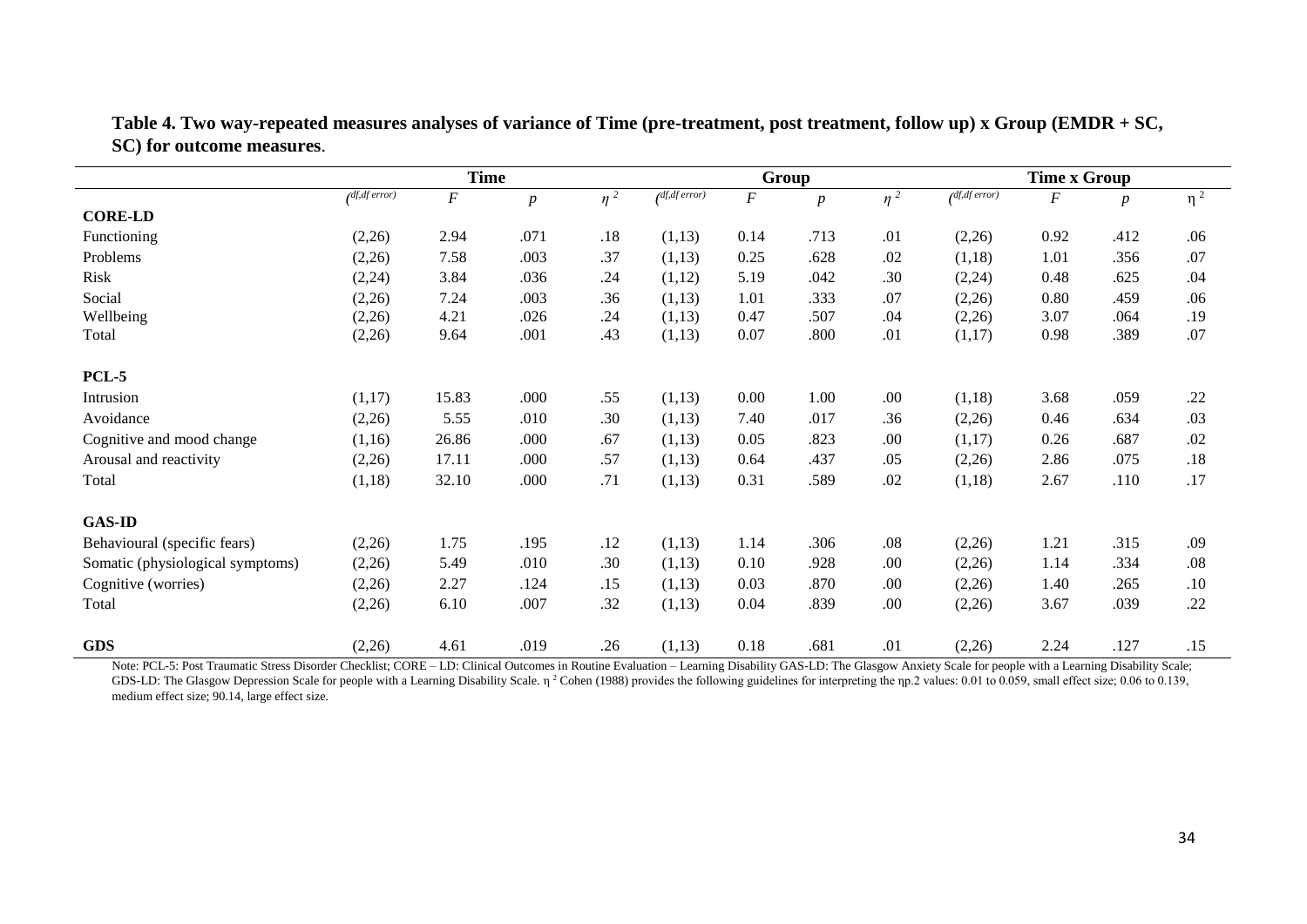| <b>Main Theme</b>              | Codes                                                    | <b>Sub-themes</b>                                                                    |
|--------------------------------|----------------------------------------------------------|--------------------------------------------------------------------------------------|
| <b>EMDR</b> treatment          | PTSD symptoms                                            | <b>Intrusions</b><br>Avoidance<br>Negative alterations in<br>cognitions and mood     |
| for PTSD and ID<br>experiences | Therapeutic process                                      | Therapeutic relationship<br>Components of therapy<br>Emotions<br>Positive cognitions |
|                                | Recommending EMDR and improving access to ID<br>services | EMDR as an acceptable<br>treatment?<br>Access to psychological<br>services           |

# **Table 5. Summary of the thematic analysis. (N=7)**